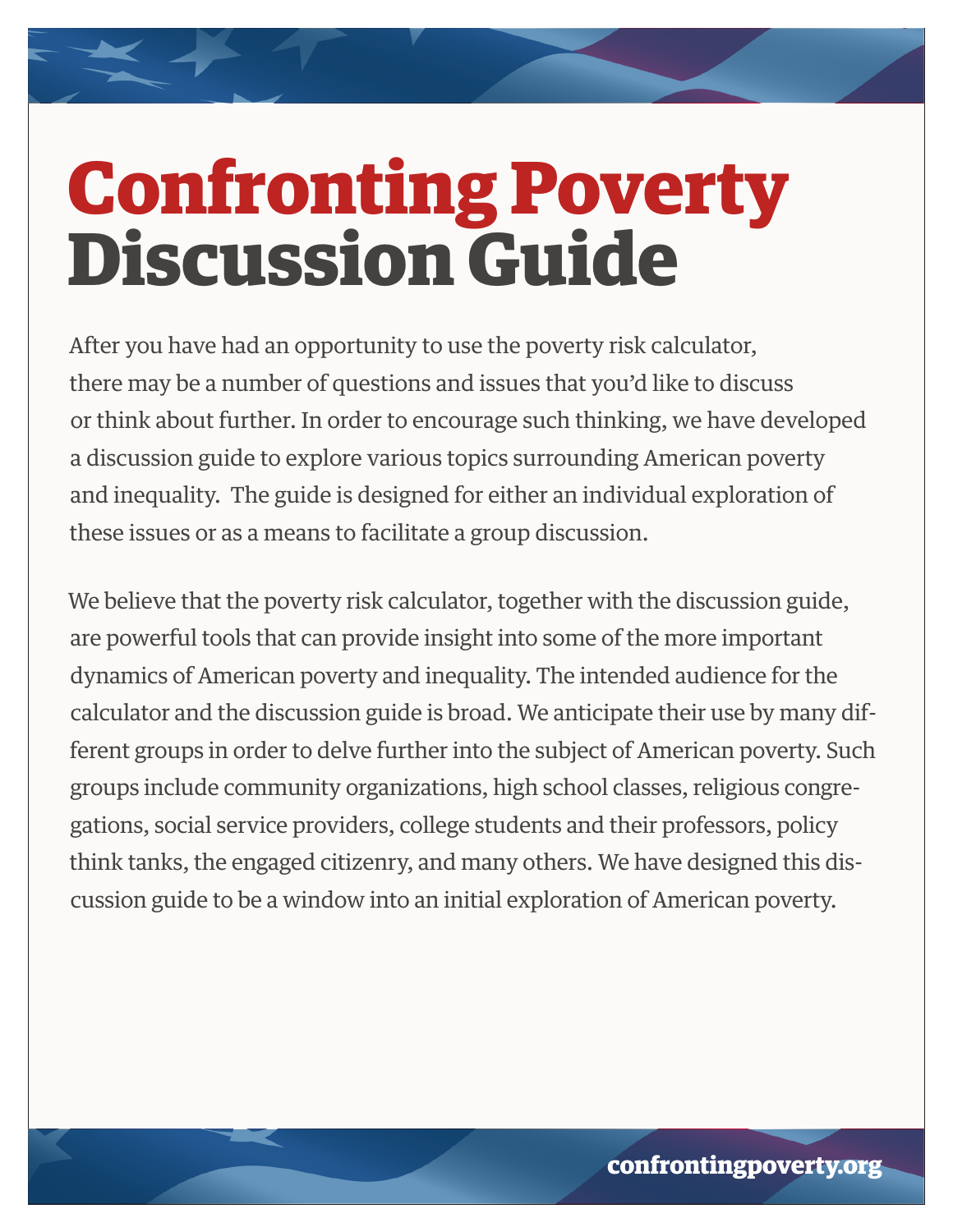# **What is poverty, and how might we measure it?** 1

A logical place to begin an exploration of poverty, is by asking "What exactly is poverty?" For many, a lack of income is what immediately comes to mind. Yet the question then becomes, what is "a lack of income?" How little money should one be earning to be considered living in poverty? This question can lead to a lively discussion. For example, in your exploration of poverty, you might begin by considering those things that you feel are absolutely necessary (e.g., housing, food, clothing, etc.), and what it costs in your community to obtain them.

#### **Official Definition**

The official definition of poverty used by the Census Bureau, draws an income line each year, and households falling below that line are considered to be poor. The line itself differs depending on the size of the household—it is lower for smaller sized households and higher for larger sized households. In 2020, the poverty line for a family of three was approximately \$20,591. What this translates to on a weekly basis is \$396 dollars per week. Keep in mind that this represents poverty at its most opulent level. For instance, the Census Bureau estimates that approximately 45 percent of those living in poverty fall below half of the poverty line. For a household of three, this would be attempting to survive on \$198 dollars or less per week. In your group setting, try imagining what it would take to survive on this amount of income.

You will notice in using our calculator that one can assess the likelihood of encountering at least one year below the official poverty line. In addition, you can estimate your chances for encountering what we are calling near poverty (below 150 percent of the poverty line) and extreme poverty (below 50 percent of the poverty line). This provides a range of poverty estimates available to you. The specific poverty threshold levels for different size households, as well as a more detailed description of the technical manner in which poverty is measured, can be found by accessing the Census Bureau's poverty webpage.

#### **More than Low Income**

Yet is poverty simply a matter of low income? This is an important issue to discuss and contemplate as you begin your exploration of poverty. There are those who argue that poverty comprises more than just income. For example, the Nobel prize winning economist, Amartya Sen, argues that poverty translates into "a lack of freedom." In other words, those in poverty are severely confined in terms of the things they can do and accomplish in their lives. In European countries, poverty is routinely referred to as "social exclusion" or "social deprivation." This gets at the idea that those in poverty are often socially and politically disenfranchised. Can you think of other ways in which poverty might shape people's experiences beyond the lack of income? Again, contemplating the human meaning of poverty is an important avenue for beginning to engage with the subject.

### **How Estimates are Arrived At**

Another issue to consider as you begin to explore the topic of poverty, is how the overall estimates of poverty are arrived at. Each year the Census Bureau surveys a large, representative sample of the entire United States. In that survey, individuals are asked to estimate their total household income from the prior year. Based upon that information, the Census Bureau determines a yearly U.S. poverty rate. These percentages are typically released in an annual report each September. In recent years the Census Bureau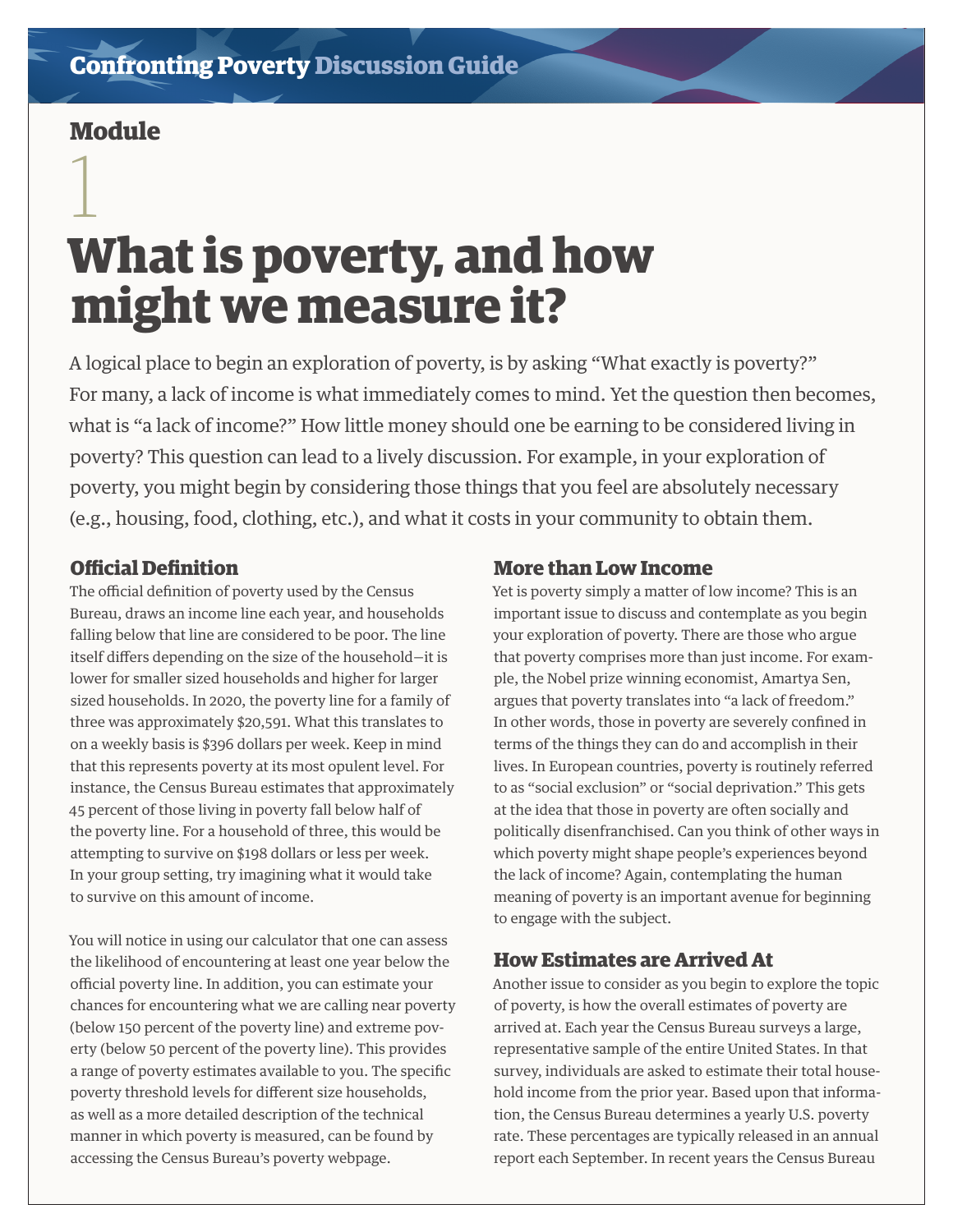has also released the results from what it calls "the supplemental poverty measure" report. This attempts to provide a more refined measure of poverty taken from the same survey information.

However, our poverty risk calculator estimates are based on a different economic and social survey. It is called the Panel Study of Income Dynamics (or PSID), and is the longest running longitudinal data set in the world. It began in 1968 by drawing a representative sample of U.S. households, and has followed them ever since. The PSID also includes children who have gone on to establish their own households. It is thus designed to be representative of the U.S. population in any given year. The great advantage of this data set lies in its longitudinal nature. By following the same individuals over time, we can see what happens to them in terms of a variety of economic and demographic changes. In particular we can measure the

likelihood of individuals falling into poverty at some point during their lives. As is the case with the Census Bureau, the PSID asks individuals to recall all of their income sources for the prior year. Based upon this information, we can then determine whether households fell below the poverty line or not.

In your discussions and thinking about poverty, it is important to keep in mind that all of the poverty data we have, whether from the Census Bureau or the PSID, is based upon survey information. As a result, there is always the chance that individuals will make mistakes in their ability to recall their sources of income. Nevertheless, it is the best that we can do in terms of being able to estimate the prevalence of poverty in the United States. Can you think of any other ways that we could derive an overall estimate of the extent of poverty? ★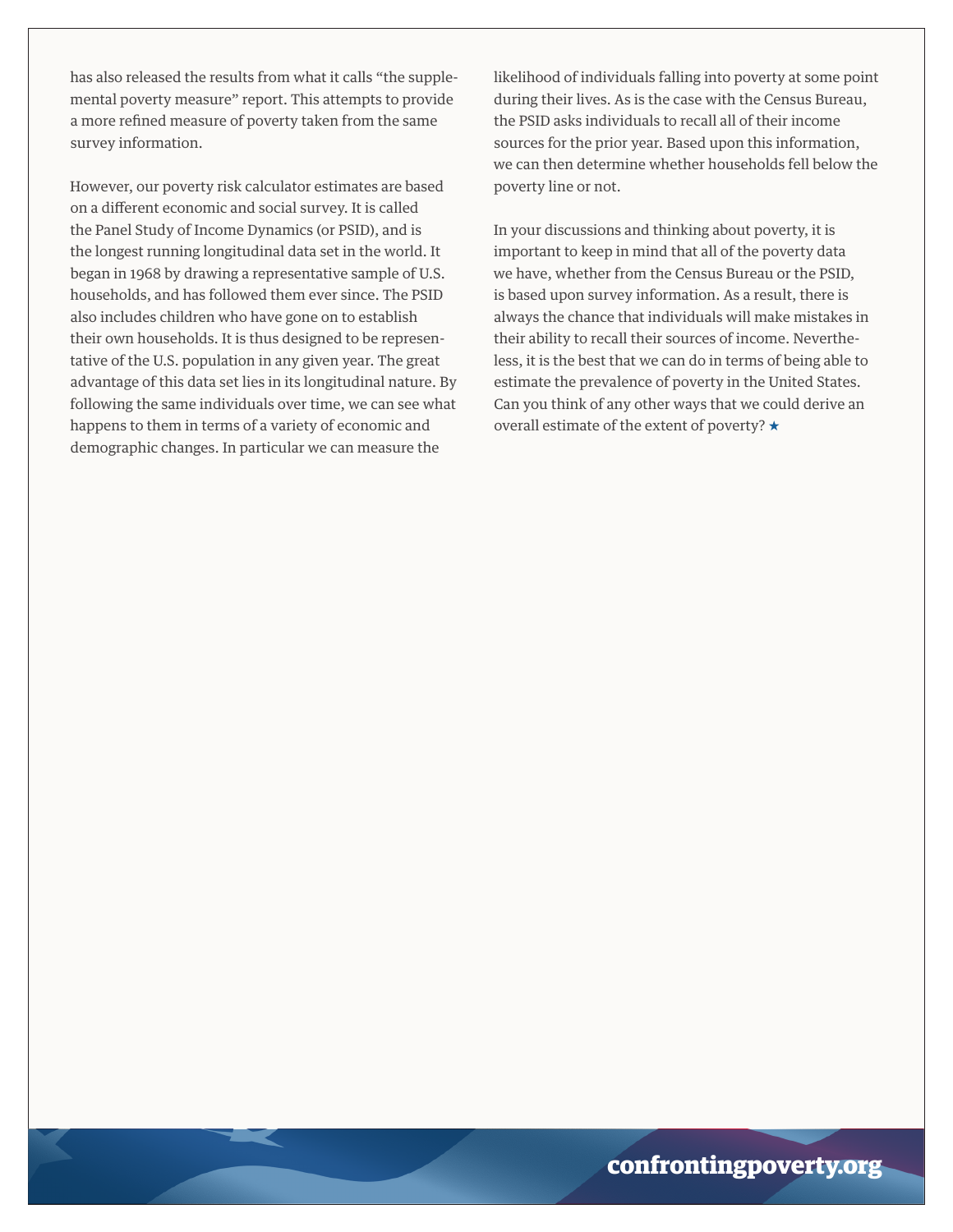# **Have you or someone you know experienced poverty?** 2

This may be a very difficult question to engage with. Therefore, it's important to explore why such a discussion is so difficult. One reason, in our opinion, is the overall perception of poverty that is held by the general public. Survey research has shown that much of the population tends to explain the existence of poverty as a result of individual failure and blame.

#### **Blame and Stigma**

The argument goes something like this. America is a land of plentiful opportunities, with those opportunities available to all. So long as one works hard, he or she should be able to accomplish much in a lifetime. In addition, by working hard and applying oneself, anyone wanting to avoid poverty can do so. Therefore, for those who find themselves impoverished, they have no one but themselves to blame. From this perspective, poverty results from laziness, making poor decisions, counterproductive attitudes, lack of skills, and so on.

Now ask yourself or pose to your group, "Are you aware of this perspective?" "Is this one of the reasons why discussing your personal experiences with poverty (if you have them) might be so troubling?" "Does it feel like failure if you've encountered economic distress?" If you answered, yes, you're not alone. We would argue that these attitudes are precisely one of the reasons why addressing poverty in the United States is so difficult.

It turns out that there is considerable stigma and disgrace surrounding the poverty stricken. Sociological research has shown that when a group is stigmatized, the general public often disassociates itself from that group. The result is that no one claims any allegiance to the stigmatized group, allowing the prevailing viewpoint to continue unchallenged.

#### **The Role of the Calculator**

We would argue that the poverty risk calculator helps to confront this perspective. As you explore the different sets of probabilities, you will discover that for many different population groups (but certainly not all) the odds of experiencing poverty in the future are far from trivial. This can be a powerful source of information. It allows one to recognize that they are not alone.

A pertinent quote that touches upon this is from Aston Applewhite who writes, "We need something like the women's movement, which made people aware that things they thought were their own personal problems—like being perceived as incompetent or being paid less—actually were widely shared political problems that required collective action."

Such is the case with poverty. Too often we fall into the trap of framing a social problem as being solely within the purview of the individual. Yet as discussed in other modules, poverty is largely about the loss of jobs, health emergencies, inadequate schools, low wages, and many, many more societal and economic factors. It turns out that collective action is necessary in order to deal with these broader forces.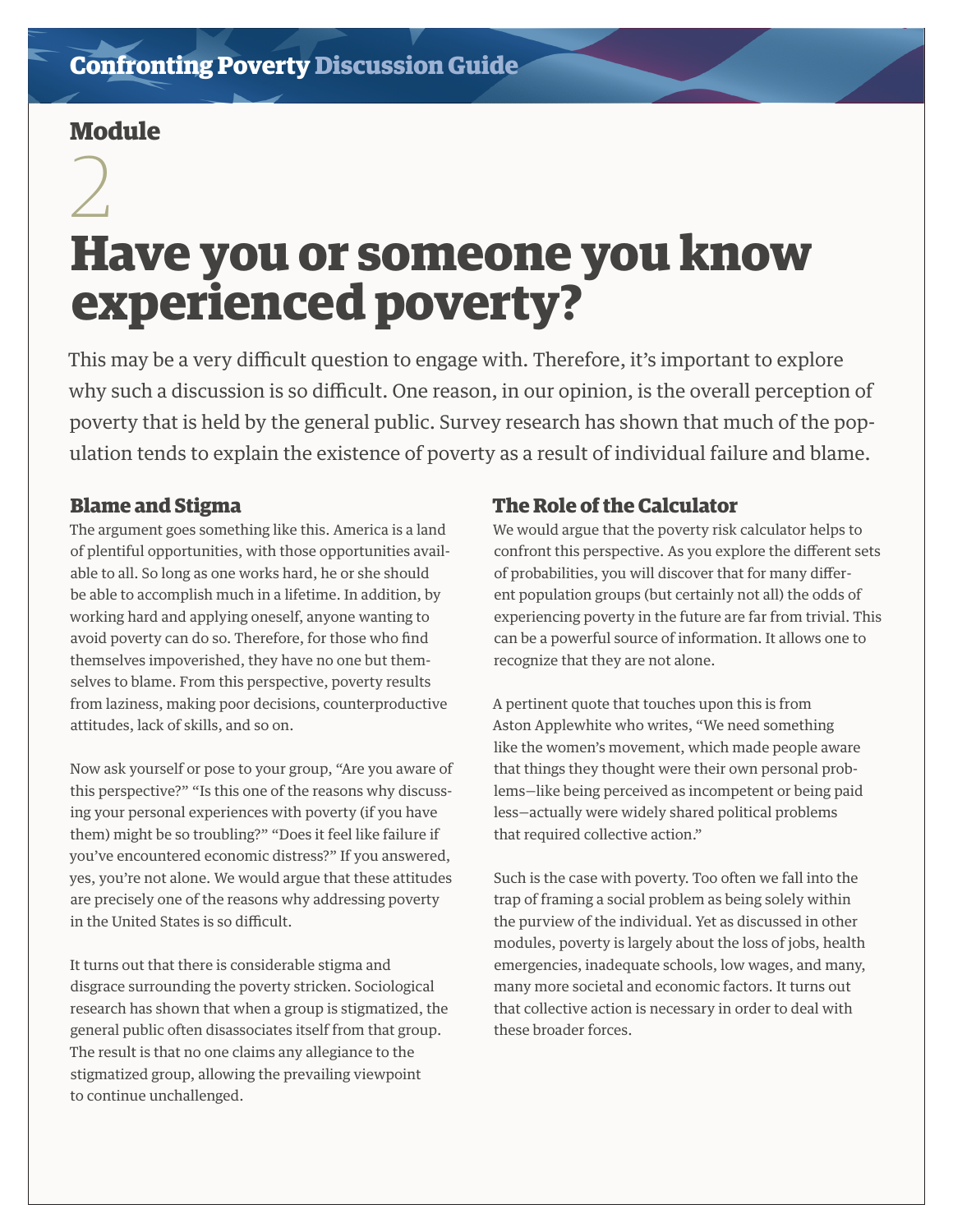Another on-point quote, this time from the sociologist C. Wright Mills, describes unemployment,

*When, in a city of 100,000, only one man is unemployed, that is his personal trouble, and for its relief we properly look to the character of the man, his skills, and his immediate opportunities. But when in a nation of 50 million employed, 15 million men are unemployed, that is an issue, and we may not hope to find its solution within the range of opportunities open to any one individual. The very structure of opportunities has collapsed. Both the correct statement of the problem and the range of possible solutions require us to consider the economic and political institutions of the society, and not merely the personal situation and character of a scatter of individuals.*

Returning back to the topic of personal experience with poverty, it may be important to reflect on the circumstances which have led to poverty. To what extent were these circumstances under your control? In your group discussion, try delving into the subject of how much control we're actually able to exert over the course of our lives. To what extent do luck and chance effect life outcomes? In our *Chasing the American Dream* book we devote a chapter to the twists of fate that can profoundly shape the direction of one's life.

Furthermore, can you imagine falling into poverty in the future? What might be some of the circumstances and conditions that could throw you into poverty? How likely do you think it is that these might occur? These are important questions to ask yourself and/or to pose within your group. ★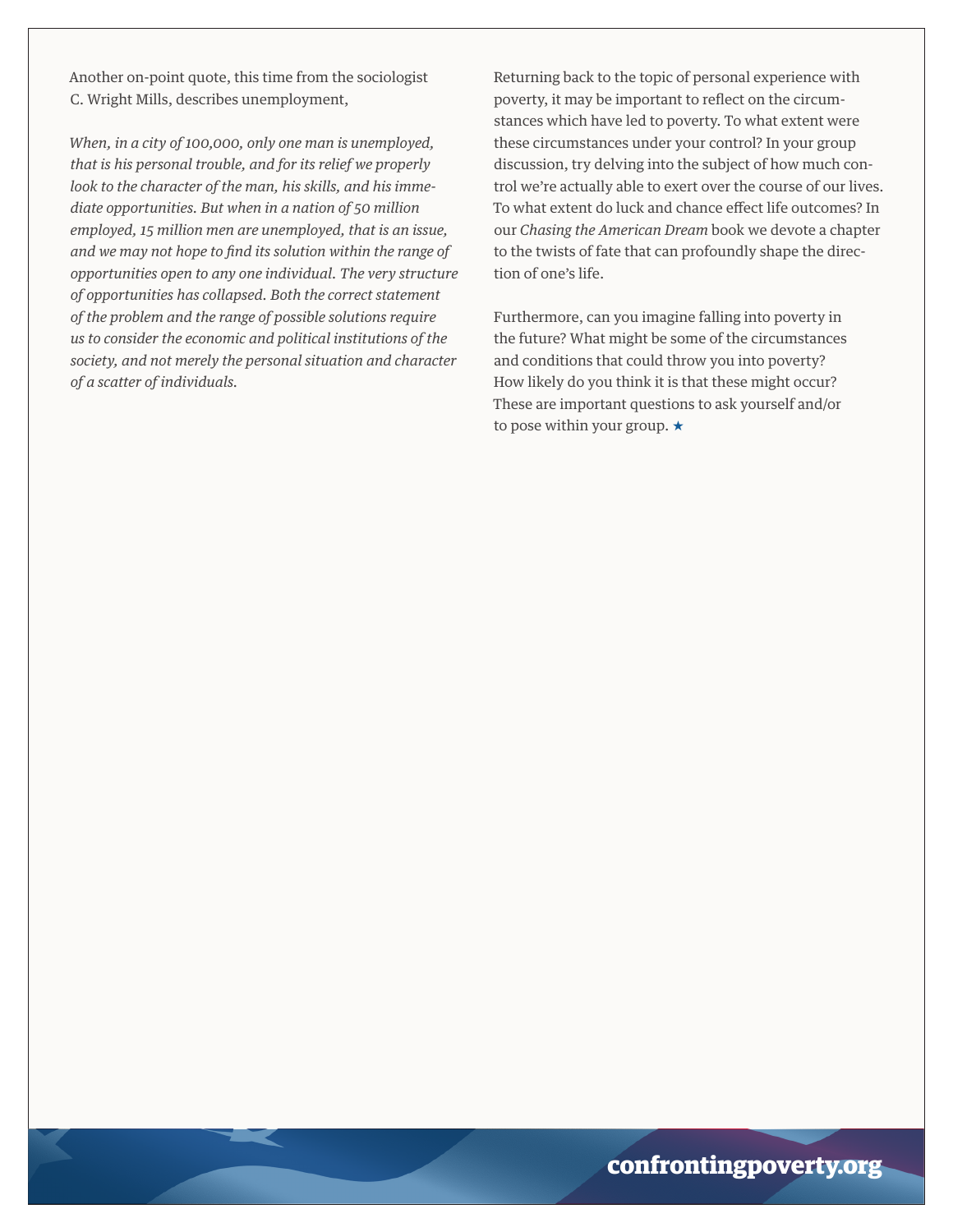# **What are the realities versus the myths of poverty?** 3

Having discussed and given some thought to the attitudes and stigma that often surrounds the impoverished (in Module 2), what are some of the additional myths and realities of American poverty? Much of our research has addressed these myths. In fact, few topics in America have more myths and stereotypes surrounding them than that of poverty. From the current wave of political rhetoric to your average Joe or Jane on the street, American poverty has been heavily laden with misconceptions. These include the notion that poverty affects a relatively small number of Americans, that the poor are impoverished for years at a time, that most of those in poverty live in inner cities, that too much welfare assistance is provided, and that poverty is ultimately the result of not working hard enough. Although pervasive, each assumption is flat out wrong.

#### **Poverty is Widespread**

First, the percentage of the population who directly encounter poverty is exceedingly high. For example, our earlier work has found that nearly 60 percent of Americans between the ages of 20 and 75 will encounter at least one year below the poverty line. In our *Chasing the American Dream* book we found that if we combine welfare use, near poverty, and unemployment, four out of five Americans between 25 and 60 will encounter one or more of these events. In addition, one half of all American children will at some point during their childhood reside in a household that uses food stamps for a period of time.

Contrary to popular opinion, poverty is a mainstream event experienced by the majority of Americans. For most of us, the question is not if we will experience poverty, but rather when we will encounter poverty.

#### **Time Spent in Poverty is Relatively Short**

Although poverty strikes a majority of the population, the length of time in poverty is relatively short. The standard image of the poor has been that of an entrenched underclass who are impoverished for years at a time. While this captures a small and important slice of poverty, it is also a highly misleading picture of the more widespread and dynamic nature of American poverty. The typical pattern is that individuals experience poverty for a year or two, get above the poverty line for an extended period of time, and then perhaps encounter another spell at some later point. Events such as losing a job, having work hours cut back, families splitting up, or developing a serious medical problem all have the potential to throw households into poverty. The condition of poverty is one in which many Americans will move in and out of at least several times during their lives.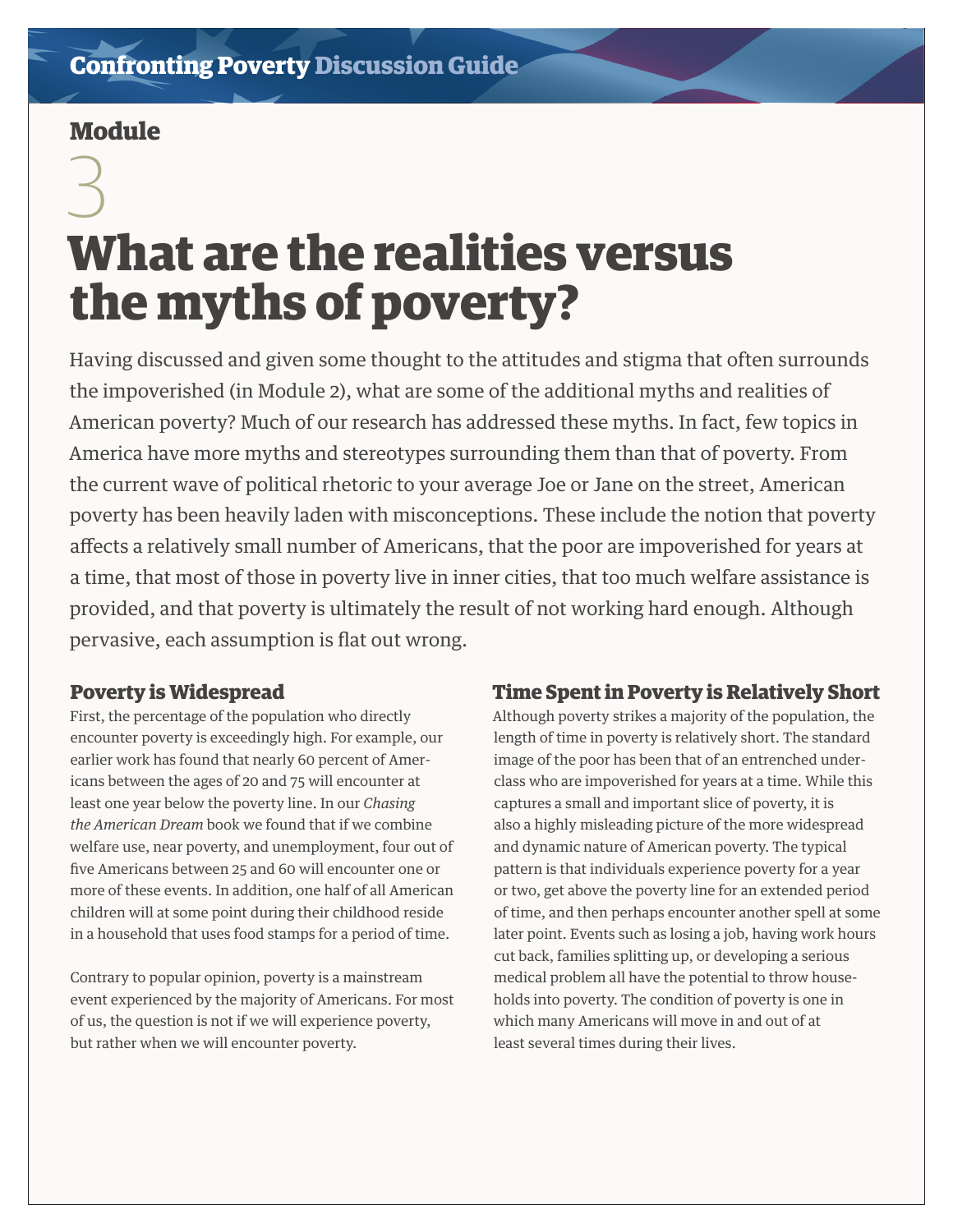#### **Poverty is Widely Dispersed**

Just as poverty is widely dispersed with respect to time, it is also widely dispersed with respect to place. Only approximately 10 percent of those in poverty live in extremely poor urban neighborhoods. Households in poverty can be found throughout a variety of urban and suburban landscapes, as well as in small towns and communities across rural America. This dispersion of poverty has been increasing over the past 20 years, particularly within suburban areas.

Along with the image of inner city poverty, there is also a widespread perception that most individuals in poverty are nonwhite. According to the latest Census Bureau numbers, two thirds of those below the poverty line identified themselves as white. This percentage has held steady over the past several decades. Nevertheless, it is also quite true that if you are nonwhite, your risk of poverty is much higher than that for whites.

#### **Welfare Assistance is Minimal**

What about the generous assistance we provide to the poor? Contrary to political rhetoric, the American social safety net is extremely weak and filled with gaping holes. Furthermore, it has become even weaker over the past 40 years due to various welfare reform and budget cutting measures. We currently expend among the fewest resources within the industrialized countries in terms of pulling families out of poverty and protecting them from falling into poverty. In addition, the U.S. is one of the few developed nations that does not provide universal health care, affordable child care, or reasonably priced low income housing.

The result is a poverty rate approximately twice that of the European average. Whether we examine children's rates of poverty, poverty among working age adults, poverty within single parent families, or overall rates of poverty, the story is much the same—the United States has exceedingly high levels of impoverishment. For the many who find themselves in poverty, they are often shocked at how little assistance the government actually provides to help them through tough times.

#### **Mainstream Beliefs**

Finally, as we discussed in Module 2, the most common explanation for poverty has emphasized a lack of motivation, the failure to work hard enough, and poor decision-making in life. Yet research has consistently found that the behaviors and attitudes of those in poverty basically mirror mainstream America. Likewise, the vast majority of the poor have worked extensively in the past and will continue to do so in the future.

These then are some of the more prominent myths and realities of American poverty. Can you think of other myths and stereotypes that surround the issue of poverty? What about the emotionally charged issue of welfare and welfare recipients? Discuss in your group to what extent these stereotypes are based in empirical fact. Why do they continue to persist?

In conclusion, rather than individual shortcomings, poverty is ultimately the result of failings at the economic and political levels. This suggests that the solutions to poverty are to be found in what is important for the health of any family—having a job that pays a decent wage, having the support of good health care and child care, and having access to a first rate education. Yet these policies will only become a reality when we begin to truly understand that poverty is an issue of us, rather than an issue of them. ★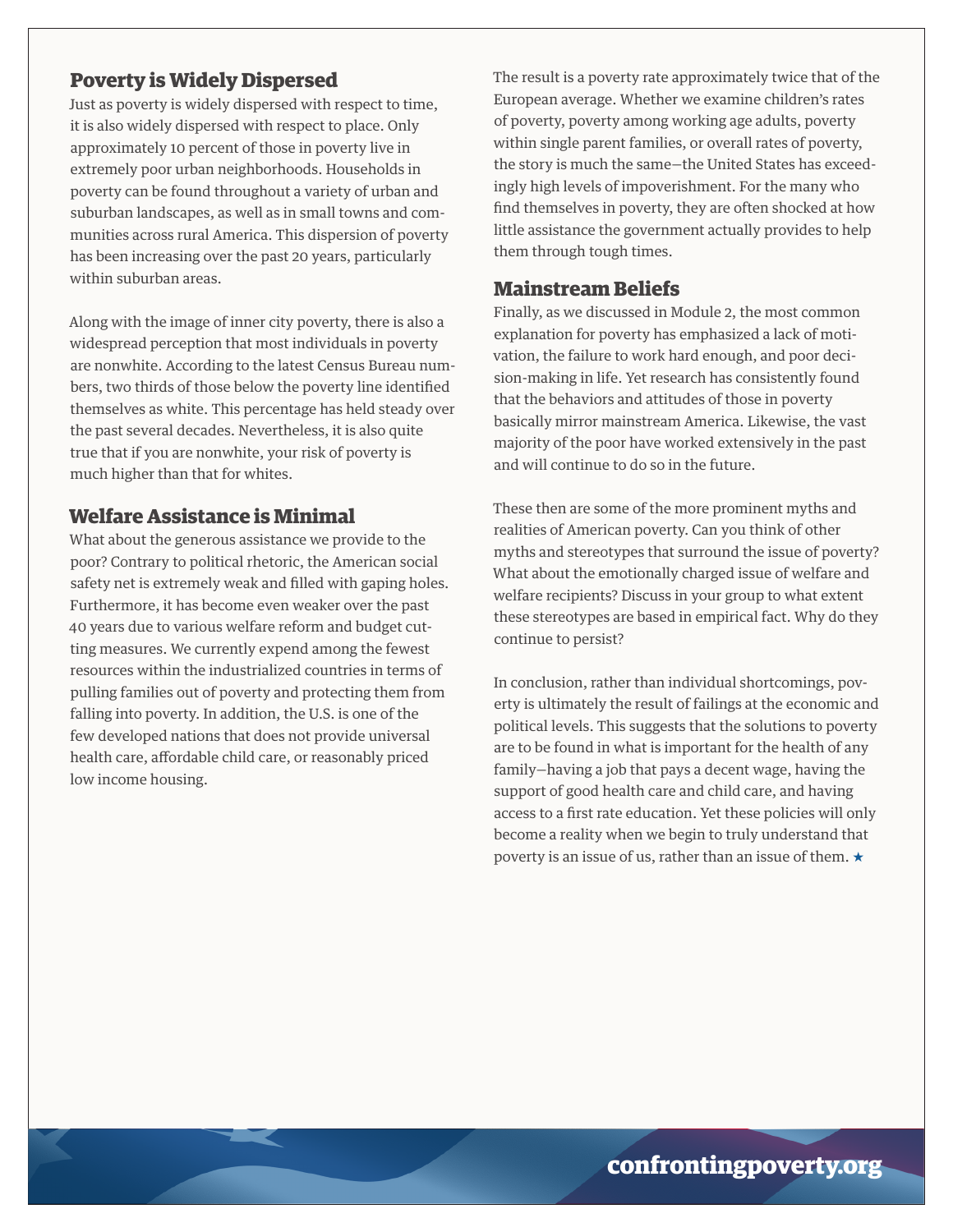

# **What is the logic behind statistical probability?**

The poverty risk calculator is based upon the notion of statistical probability. And in fact, virtually all social science and medical research is based on this concept. The core idea is that by knowing key characteristics about an individual (as opposed to knowing nothing at all about them), we are able to make a more accurate estimate regarding the likelihood of an event occurring.

#### **Example of Statistical Probability**

A classic example of this would be predicting the probability of having a heart attack in the future. Cardiologists use a statistical formula to determine your 10 year risk of having a heart attack based upon factors such as cholesterol, blood pressure, family history, weight, age, gender, and smoking history. By factoring in these variables, your doctor can give you a more targeted estimate of having a heart attack in the next 10 years.

For example, those who have high cholesterol and blood pressure, a family history of early heart disease, are overweight, older, male, and have smoked during their entire adulthood, are much more likely to experience a heart attack in the future than someone who does not have these characteristics. Let us suppose that such an individual (person A) has a ten year risk of 15 percent, while their counterpart who does not have these characteristics (person B), has a risk of 5 percent. What does this mean?

One interpretation would be that if we were to draw from the general population a random sample of 100 individuals with the characteristics of person A, we would find that approximately 15 of those individuals would have a heart attack in the next 10 years. Likewise, if we did the same thing and drew 100 individuals with the characteristics of person B, we would find that approximately 5 of those individuals would have a heart attack in the next 10 years. Thus, the likelihood of having a heart attack is increased

threefold for individuals with the characteristics of person A as compared to individuals with the characteristics of person B.

However, as you can also see, although individuals with person A's characteristics are at a much great risk of experiencing a heart attack, the vast majority of them will not. Likewise, although the risk of having a heart attack is much lower for individuals with person B's characteristics, a few of them will have such an attack.

Thus, what is being predicted are differences in the overall odds of an event occurring, as well as the changes in those odds depending on changes in the set of background characteristics. These models cannot definitely say that if you have a certain combination of these characteristics, then the event will occur—only that the odds are increased or decreased over time.

#### **Poverty Probabilities and Time**

So it is with poverty. We are able to take a select number of background factors, and based upon your responses to those factors, estimate a prediction in terms of a 5, 10, and 15 year risk of poverty. These predictions are grounded in several hundred thousand cases taken from the PSID data set between 1968 and 2013. During this period of time, we're able to observe what happens to individuals with respect to their risk of poverty. Assuming that these patterns hold for the future, we are able to make an estimate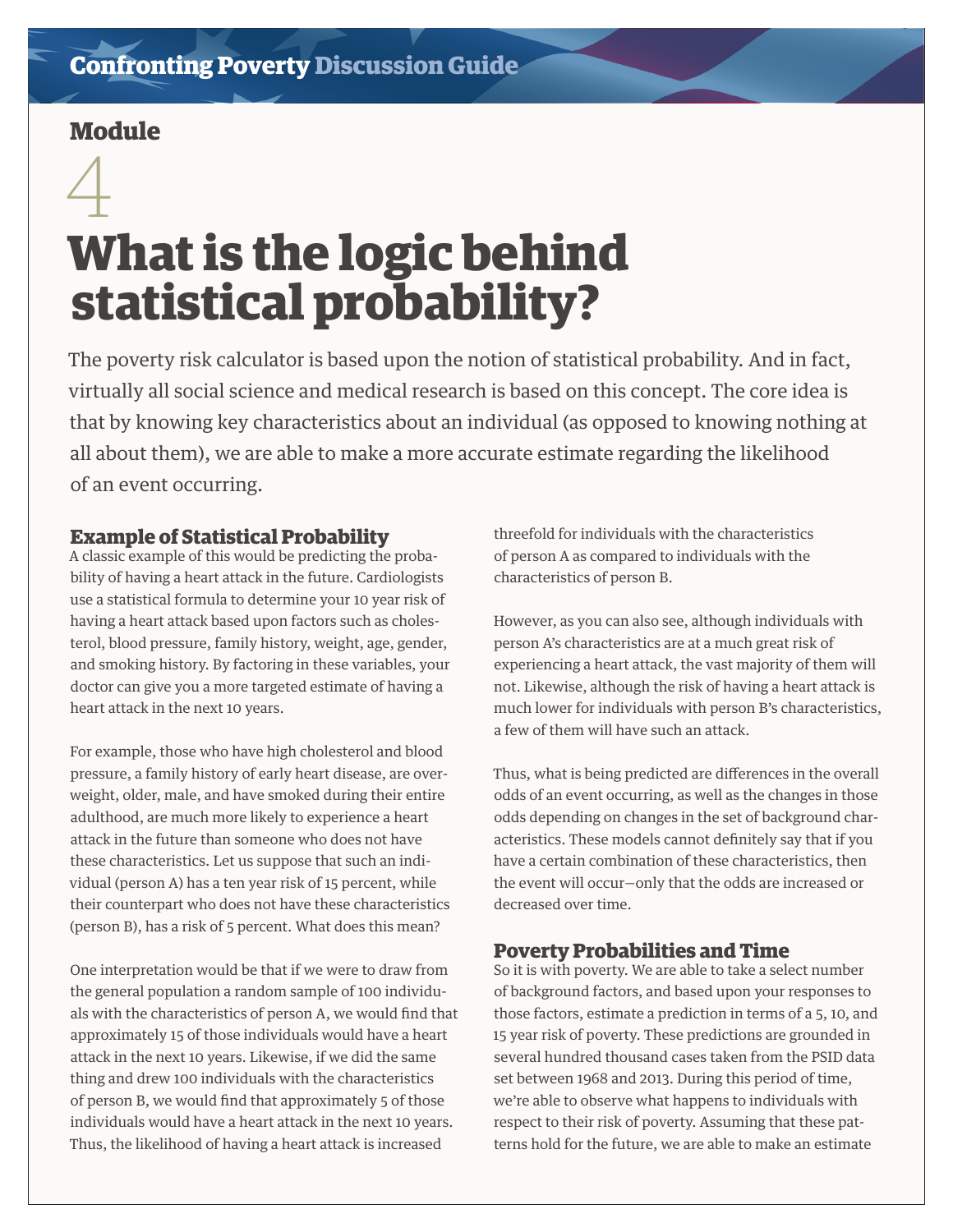regarding your personal chances of experiencing poverty based upon your age, race, gender, marital status, and education.

Another element to keep in mind is that of time. As one projects out across longer time periods, the likelihood of an event occurring increases. For example, as we extend out to 15 years, there is a greater chance that a detrimental event will occur (e.g., losing a job, a health emergency, families splitting up) that can throw you into poverty. Indeed, in our earlier work we found that a majority of Americans would experience poverty when we looked over a 55 year period.

Yet in spite of this, it's frequently the case that when we're asked to estimate the likelihood of an event occurring, we often fail to appreciate the long-term horizon. This results in our underestimating the probability of a particular event happening, which partially explains why so many people believe that poverty will never happen to them.

In using the risk calculator, you can observe how your risk of poverty increases as you project out from 5 to 10 to 15 years in the future. Were we to extend the time dimension out further, the risk would continue to rise. However, it is also true that the rate of increase in the risk of poverty generally slows down considerably after the 15 year mark. In other words, if poverty hasn't happened within the 15 year window, it becomes less likely that it will happen. ★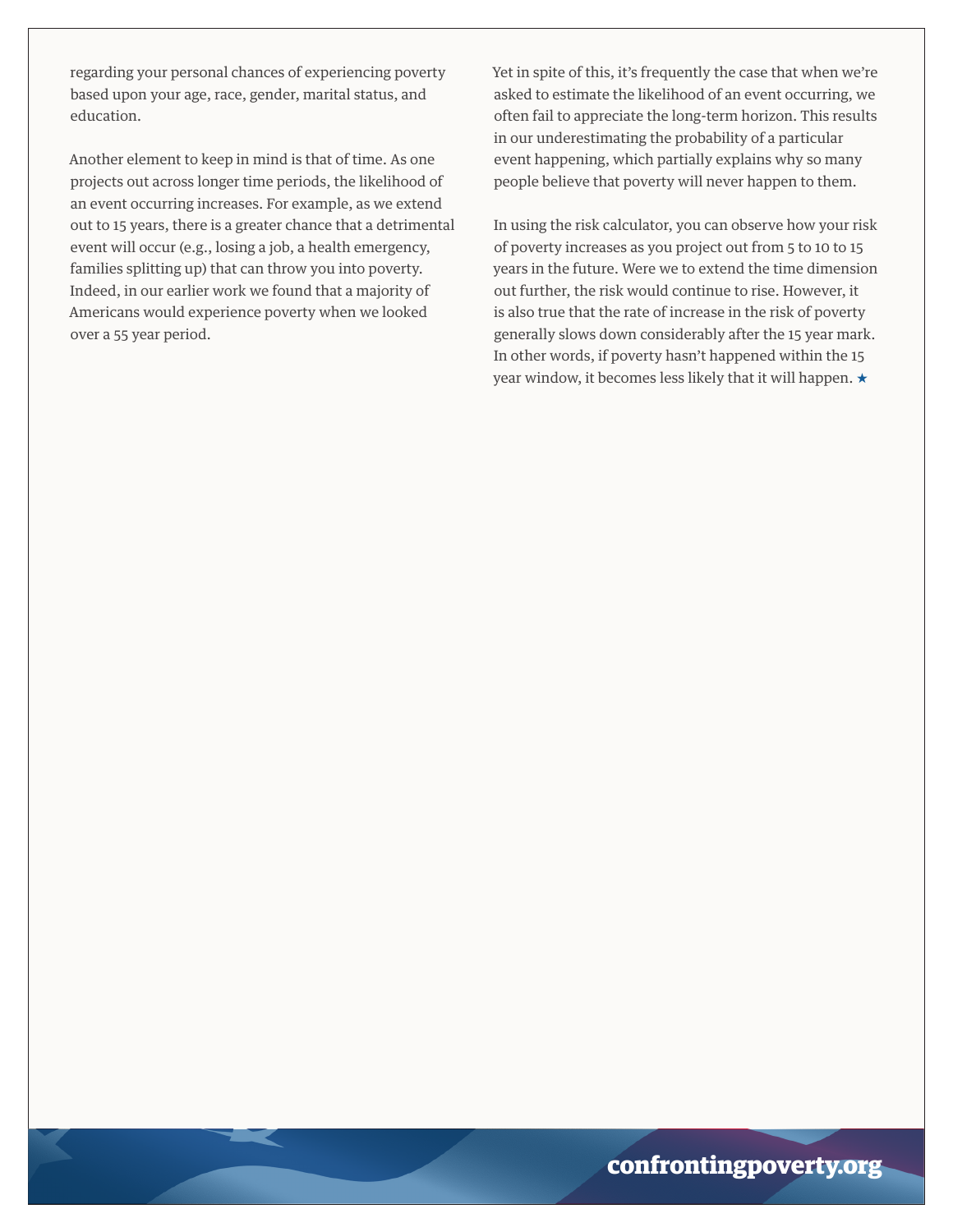# **Why are the five background factors so important?** 5

As you explore and use the poverty risk calculator, you will quickly discover that the five background characteristics you are asked to select, make a significant difference in shaping the likelihood of experiencing poverty. These factors include education, race, gender, marital status, and age. In general, those with less education, who are nonwhite, female, not married, and in their 20's and 30's (or 60's and 70's), have higher odds of experiencing poverty than those with more education, who are white, male, married, and in their 40's and 50's. These demographic patterns have been consistent across a wide variety of studies and data sets.

#### **Illustration**

To illustrate, the risk calculator estimates that the five year probability of experiencing poverty (below 100 percent of the poverty line) for those with 12 years of education or less, who are also nonwhite, female, not married, and between the ages of 25 to 29, is 73.7 percent. For those with more than 12 years of education, who are white, male, married, and between the ages of 45 to 49, the figure is 2.2 percent. We can see, therefore, a huge difference in the likelihood of facing poverty depending on the combination of characteristics that you select.

One thing to note is that each of these characteristics is important in and of themselves. In other words, they each have a significant effect upon the chances of poverty independent of the other factors. You can easily observe this by comparing two individuals who are identical except on one of the five factors. By doing this, you can examine how the risk of poverty varies depending on changes in the variable that you're interested in. In combination, these factors are particularly profound in affecting the risk of poverty.

The question that naturally comes to mind is, why are these attributes so important? In your group, posing this

question can lead to a lively discussion. Use this as an opportunity to explore the various explanations for why poverty exists in the United States. In the next module (Module 6) we will explore the deeper reasons behind poverty, but here we focus on the importance of these five factors.

As a way of getting at this question, let us ask what each of these factors have in common? We would argue that they all increase or decrease the vulnerability of individuals vis-a-vis the labor market. Each of these characteristics exerts an influence on how well individuals are able to compete in the labor market with respect to generating income.

#### **Education**

Perhaps the most obvious example of this is education. Countless studies have shown that those with greater education are able to land higher paying jobs. They are more competitive in the job market, and are therefore able to locate and find better quality jobs. On the other hand, those with less education are often not as competitive in the labor market, and therefore find themselves in lower paying and less stable work. The result is that fewer years of education is associated with higher rates of poverty.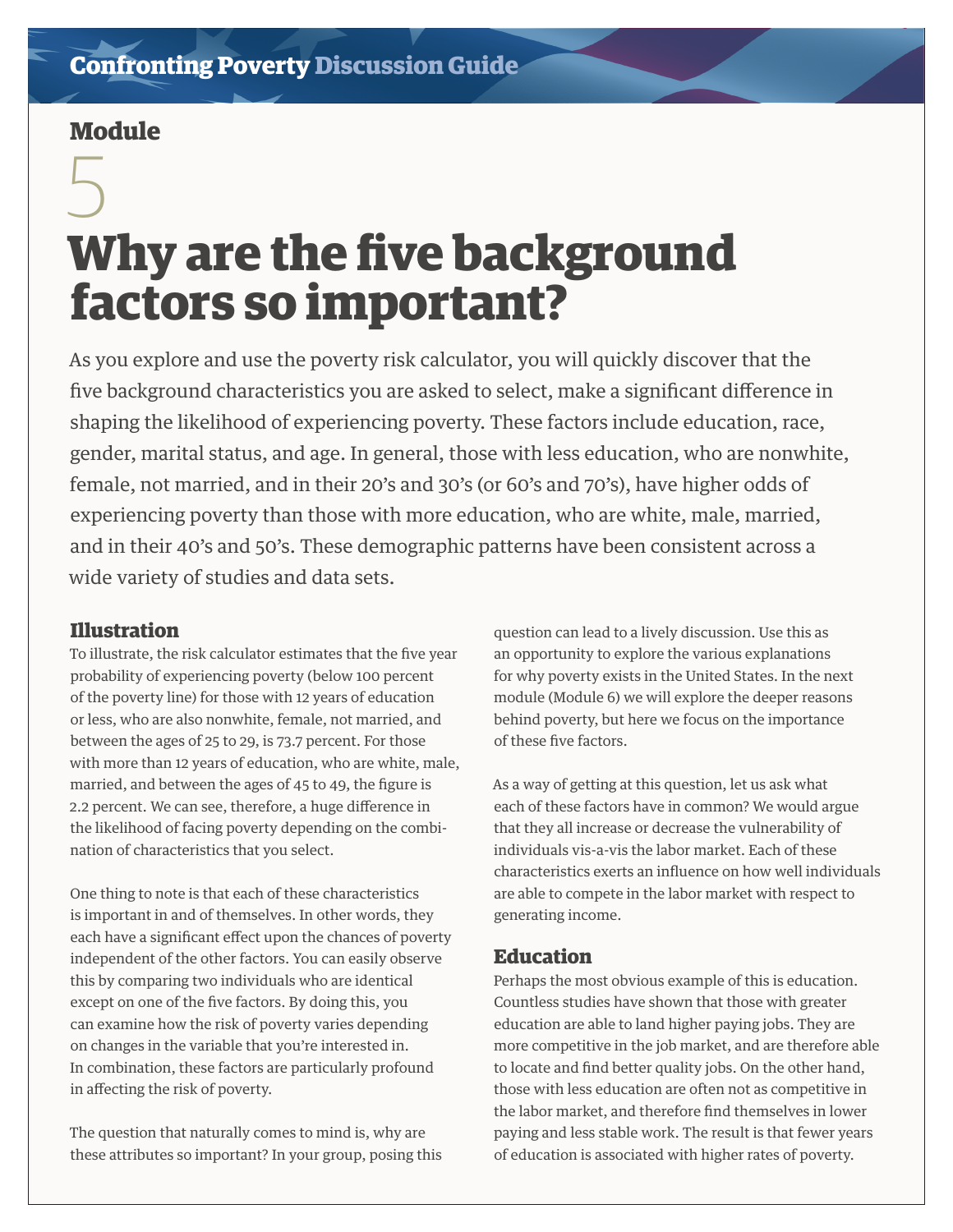#### **Age**

The risk of poverty with respect to age follows a U shape pattern. Younger age adults, as well as older age adults, are generally more at risk of poverty than those in their 40's and 50's. Again, the reason for this has to do with the labor market. Those in their 40's and 50's are often in their prime income earning years. Such individuals have generally built up a set of skills and experiences that makes them desirable from an employer's perspective. On the other hand, younger age adults are often entering the job market on the lower rungs, while older aged adults are contemplating or have retired. In both situations, individuals are likely to be earning less than those in middle adulthood.

#### **Marital Status**

Marital status is also strongly related to the risk of poverty. Again, a primary reason for this has to do with the labor market. Those who are married, frequently have two wage earners in the job market, resulting in potentially higher overall income than households with only one wage earner. In addition, female headed households are at a particularly high risk of living in poverty.

#### **Race and Gender**

Finally, race and gender both affect the likelihood of experiencing poverty. Structural discrimination in the labor market has resulted in nonwhites and women being paid less than their white and male counterparts. Substantial research has shown that patterns of wage and job discrimination have existed in the U.S. labor market for many years on the basis of race and gender. The result is that nonwhites and women with the same characteristics as whites and men tend to earn less at their jobs, resulting in greater chances of impoverishment.

Can you think of other important factors that may be related to the risk of poverty? Do these additional factors also influence an individual's ability to compete in the labor market?

Ultimately, the five factors included in the risk calculator are powerful predictors of an individual's chances of encountering poverty. They each affect an individual's ability to compete effectively in the labor market. However, we would argue that they are not the ultimate cause of poverty. ★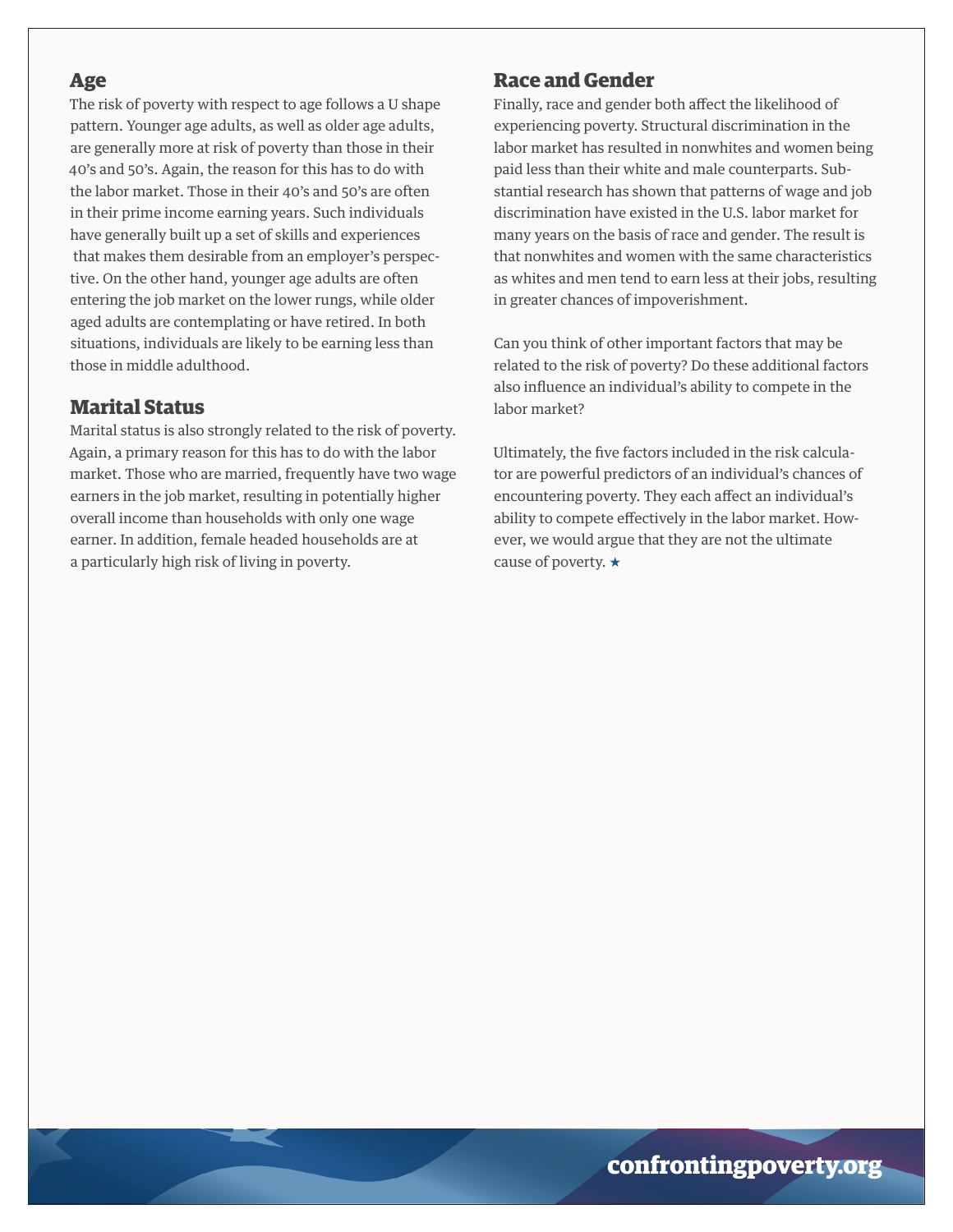# 6

# **How can we understand the root causes of poverty?**

As we have discussed in earlier modules, individual inadequacies have often been promoted as the major reason for poverty. The argument is that people are not motivated enough, not working hard enough, do not have enough skills and education, have made bad decisions in their lives, and so on. These individual inadequacies, in turn, lead people into poverty. And in fact, this is the manner in which we have viewed many of the social problems in this country, that is, as individual pathology.

#### **Not Enough Opportunities**

In contrast to this perspective, the argument made here is that the fundamental problem lies in the fact that there are simply not enough viable opportunities for all Americans. While it is certainly true that particular individual shortcomings, such as the lack of education or skills, helps to explain who is more likely to be left out in the competition to locate and secure good opportunities, it cannot explain why there is a shortage of such opportunities in the first place. In order to answer that question, we must turn to the inability of the economic and political structures to provide the supports and opportunities necessary to lift all Americans out of poverty.

The most obvious example of this is the mismatch between the number of decent paying jobs versus the pool of labor in search of such jobs. Over the past 40 years, the U.S. economy has been producing more and more low-paying jobs, part-time jobs, and jobs that are lacking in benefits. It is estimated that between one quarter and one third of all jobs today in the United States are low-paying.

And of course, beyond these low-paying jobs, there are millions of Americans that are unemployed at any point in time. In addition, there are millions of people who are working part-time but want to be working full-time, while some Americans have given up looking for work or have looked only sporadically because they feel that there simply

aren't jobs available for them. If we include all of these individuals, we would get a rate of unemployment and underemployment of well over 10 percent of the population.

The U.S. has also failed to offer the types of universal coverage for child care, health care, and affordable housing that most other developed countries routinely provide. The result of all this is an increasing number of families at risk of economic vulnerability and poverty.

#### **Musical Chairs**

One way that we have tried to illustrate this situation is through the analogy of musical chairs. Picture a game of musical chairs in which there are ten players but only eight chairs available at any point in time. Who is more likely to lose out at this game?

Those more likely to lose out will tend to have characteristics that put them at a disadvantage in terms of competing for the available chairs (such as less agility, not as much speed, a bad position when the music stops, and so on). We can point to these reasons for why the two individuals lost out in the game.

However, given that the game is structured in a way such that two players are bound to lose, these individual attributes only explain who in particular loses out, not why there are losers in the first place. Ultimately, those two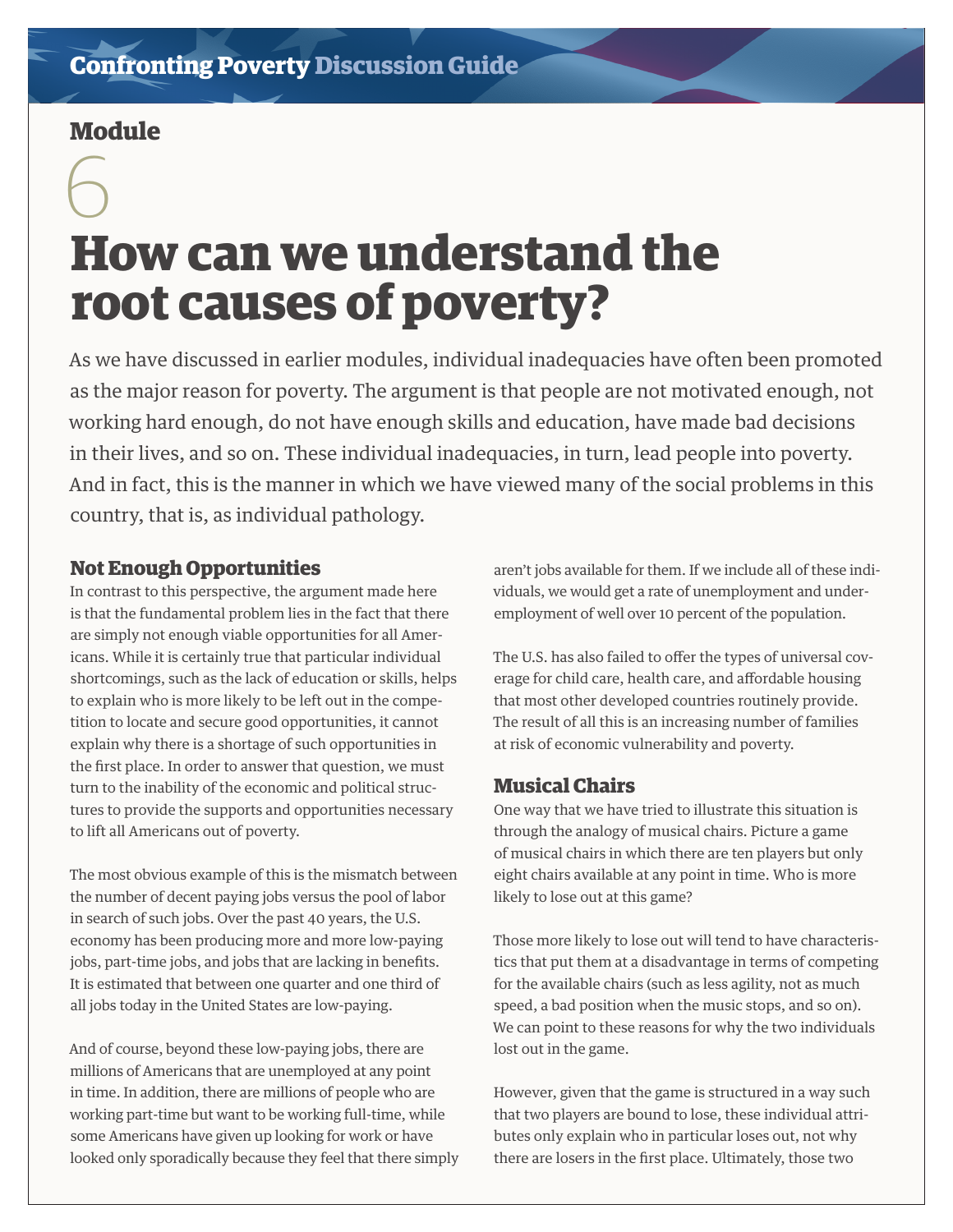people have lost out because there were not enough chairs for everyone who was playing the game.

The critical mistake that has been made in the past is that we have equated the question of who loses out at the game, with the question of why the game produces losers in the first place. They are, in fact, distinct and separate questions.

So although characteristics such as deficiencies in skills or education, or being in a single parent family, help to explain who in the population is at a heightened risk of encountering poverty, the fact that poverty exists in the first place results not from these characteristics, but rather from a failure of the economic and political structures to provide enough decent opportunities and supports in society. By focusing solely upon individual characteristics, such as education, we can shuffle people up or down in terms of their being more likely to land a job with good earnings, but we are still going to have somebody lose out if there aren't enough decent paying jobs to go around. In short, we are playing a large scale version of musical chairs in which there are many more players than there are chairs.

#### **A Shift in Thinking**

The recognition of this dynamic represents a fundamental shift in thinking from the past. It helps to explain why the social policies of the last four decades have been largely ineffective in reducing the rates of poverty. We have focused our attention and resources on either altering the incentives and disincentives for those playing the game through various welfare reform measures, or in a very limited way, upgrading their skills and ability to compete in the game through various job training programs, while at the same time we've left the structure of the game untouched. No matter how much job training is provided, if there aren't enough jobs at the end of the line, you're not going to be successful.

When the overall rates of poverty do in fact go up or down, they do so primarily as a result of changes on the structural level that increase or decrease the number of available chairs. In particular, the performance of the economy has been historically important. Why? Because when the economy is expanding, more opportunities (or chairs in this analogy) are available for the competing pool of labor and their families. The reverse occurs when the economy slows down and contracts.

Likewise, changes in various social supports and the social safety net will make a difference in terms of how well families are able to avoid poverty or near poverty. When such supports were increased through the War on Poverty initiatives in the 1960's, poverty rates declined. Likewise, when Social Security benefits were expanded during the 1960's and 1970's, the elderly's poverty rates sharply declined. Conversely, when social supports have been weakened and eroded, as in the case of children's programs over the past 40 years, their rates of poverty have gone up.

The recognition of poverty as a structural failing also makes it quite clear why the United States has such high rates of poverty compared to other Western countries. These rates have nothing to do with Americans being less motivated or less skilled than those in other countries, but with the fact that our economy has been producing millions of low wage jobs in the face of global competition and that our social policies have done relatively little to economically support families compared to other industrialized countries.

From this perspective then, one of the keys to addressing poverty is to increase the labor market opportunities and social supports available to American households. Consequently, an important shift in thinking is to recognize the fundamental distinction between understanding who loses out at the game, versus understanding how and why the game produces losers in the first place.  $\star$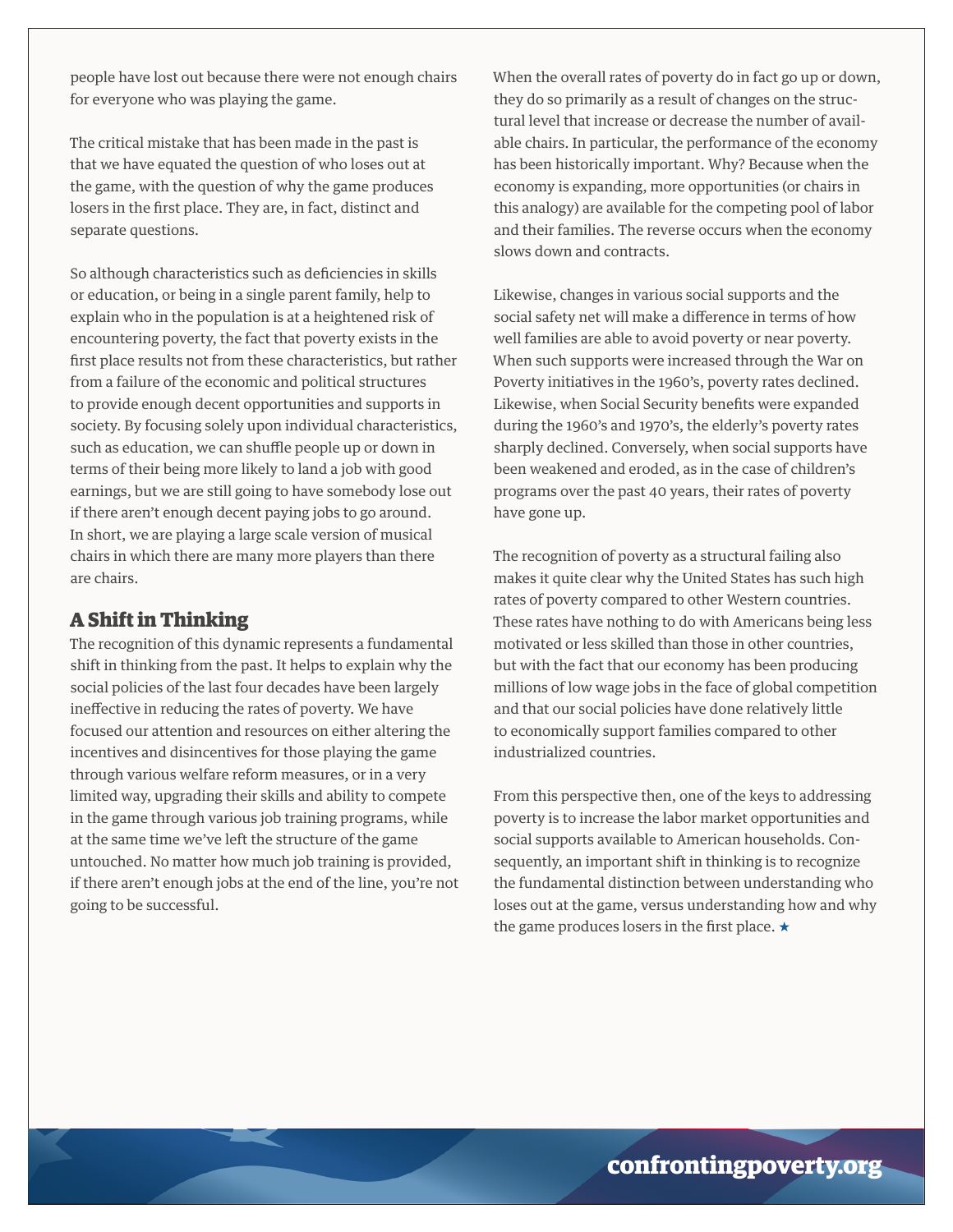# **How important is hard work for avoiding poverty?** 7

The phrase, "Pull yourself up by your own bootstraps" is one that is embedded in the American lexicon. As we have discussed in earlier modules, this is often the predominant mind set when it comes to explaining poverty. There is a widespread belief that with hard work and effort, anyone can avoid falling into poverty. In your group, ask yourselves, to what extent do you feel that hard work is sufficient for achieving economic success?

#### **The Role of Motivation and Hard Work**

In our research, we have given considerable thought to the role that motivation and hard work plays in getting ahead. In the course of writing *Chasing the American Dream*, we talked with dozens of people from many walks of life around this topic. Our overall conclusion is that hard work is a necessary but not a sufficient condition for getting ahead. In other words, hard work and effort are generally important ingredients for reaching one's goals in life, but they do not guarantee success in and of themselves.

We can think about this relationship in the following way. It is difficult to imagine individuals doing well in life without a decent amount of effort and work. Even for those born into wealth, hard work and motivation are generally required for reaching one's goals. And for those starting with much less, hard work and initiative would appear to be essential.

On the other hand, we have talked with many people who have worked very hard throughout their adult lives, but have struggled to achieve economic success. During the course of a year, we interviewed women and men who have worked extremely hard but nevertheless found themselves in poverty or close to poverty.

### **A Hard Working Example**

We asked one such woman who was interviewed for our *Chasing the American Dream* book about how the general notion of the American Dream stacked up against the economic realities that she had seen.

*I think for most people it's sort of a Horatio Alger's thing of going from rags to riches. That anybody through their own hard work can pull themselves up in this country. But I think a whole lot of people have worked really hard and not been able to pull themselves up.*

*My dad worked really, really hard. And the only reason he had \$10,000 in the bank when he died is because his brother died and left him some. And then his house sold for a little over \$20,000. And this is from a guy who worked his tail off his whole life long. He had paid employment until after age 80 despite his physical disabilities. So, hard work doesn't necessarily get you ahead. I know that.*

We then asked her, "How does this experience affect your sense of fairness?"

*Well it makes me mad that things are not fair and that we don't value hard work. And, in fact, one of the surest indicators for how hard you'll have to work is your income. The people with lower incomes will have to work harder from a standpoint of backbreaking physical labor.*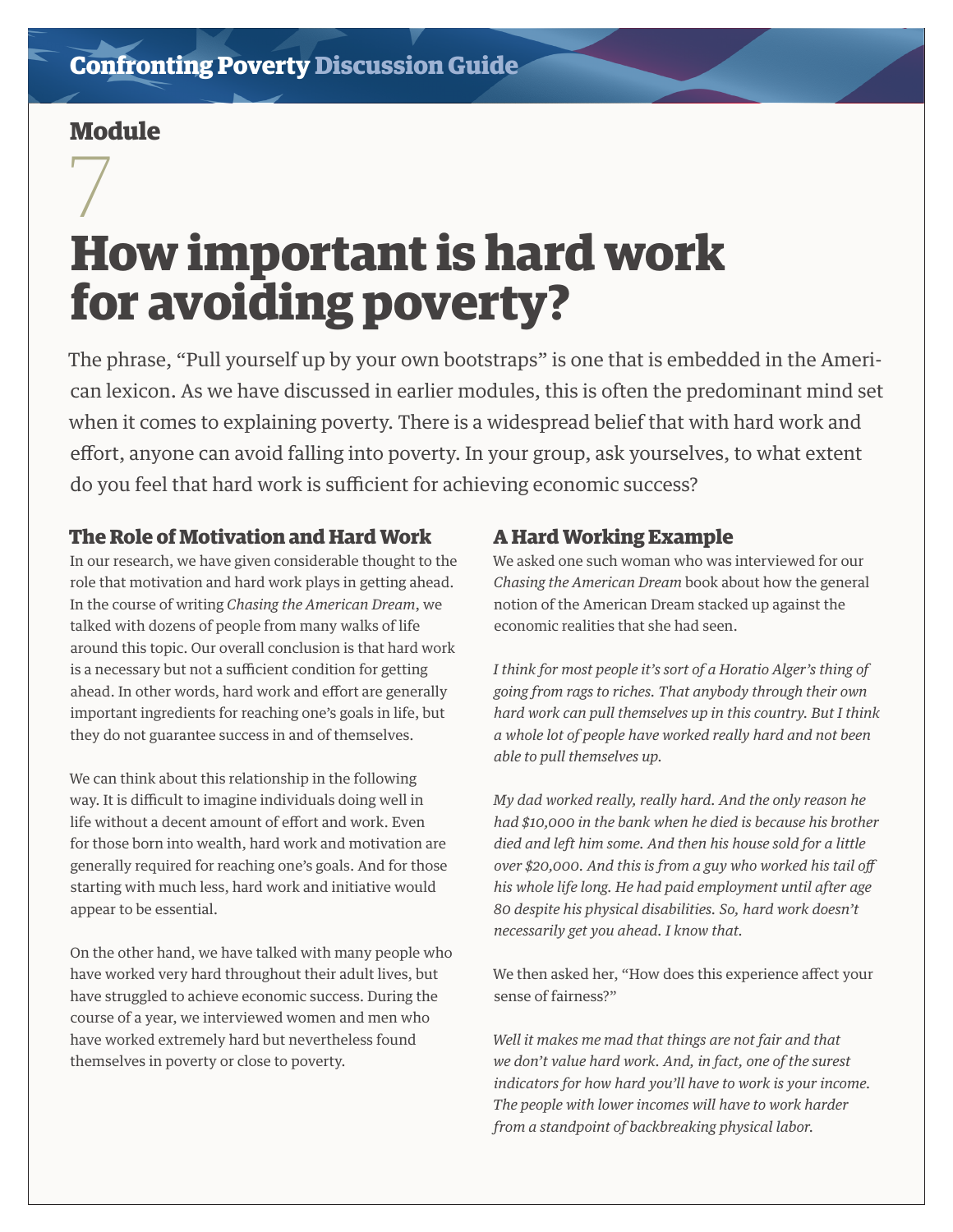*You know, I make a lot more money than Elaine Nelson from my church. But she mops floors down at St. Peters Hospital and changes sheets and makes sure that the operating room is sanitary so that people can go home without a staph infection. Her work is really essential, but she's only making like \$9 or \$10 an hour to do that kind of work. And I take her to places to get help with her utilities and take her to the food pantry at my church now and then 'cause she doesn't have a car. And she's faced an eviction so many times since I've known her.*

*And to me, that's just so unfair that a person that does really important work that cares for our community… You know, having a safe, clean hospital is a very important thing. Why don't we reward that adequately? It makes me really mad.*

#### **Hard Work May Not Be Enough**

What this woman and many like her discussed in our interviews relates to the fact that there are simply not enough decent-paying jobs to support all Americans. In an earlier module (Module 6) we relied on the analogy of musical chairs to illustrate the mismatch between the number of individuals in need of a decent paying job versus the limited number and availability of such jobs. The result is that for some Americans, no matter how hard they work, they still may not be able to get ahead economically.

Do you agree that hard work is a necessary but not a sufficient condition for getting ahead? Can you point to examples of people you know that would confirm this? Are there cases where hard work may not be important in getting ahead? How is this accomplished? Overall, how important is motivation and determination in avoiding poverty? These are some of the questions that are important to consider. ★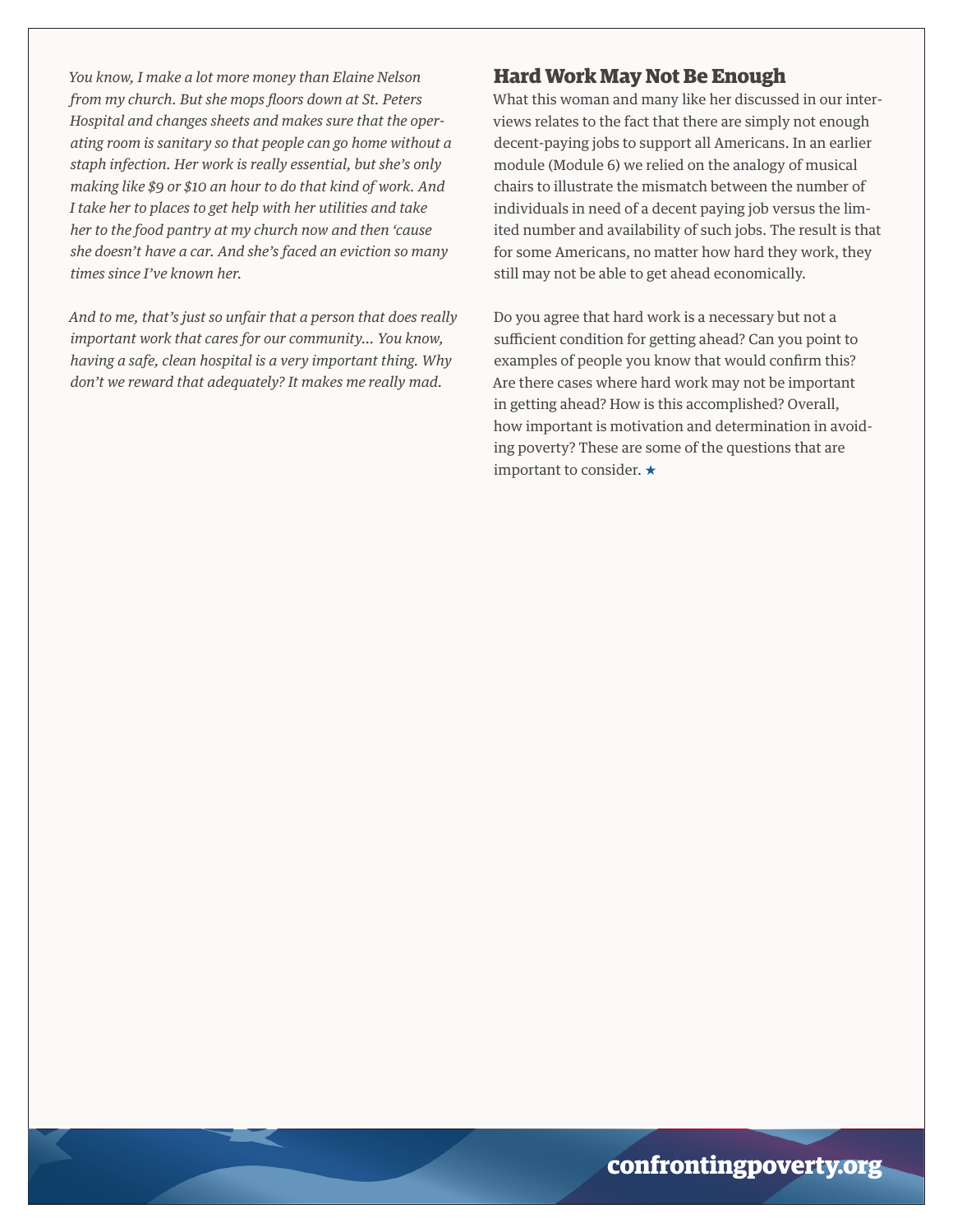8

# **Why is poverty higher in the U.S. than in other countries?**

Having discussed some of the structural impediments that lead to poverty (Module 6), we are in a much better position to understand why poverty is so much higher in the U.S. than in other industrialized countries. Regardless of how poverty is measured, the United States is at the high end when it comes to poverty and inequality. Whether we look at children's rates of poverty, poverty among working age adults, or poverty among single parent families, the story is the same. The U.S. has far and away the highest rates of poverty in the developed world. In addition, the extent of U.S. income and wealth inequality also tends to be extreme when compared to other industrialized countries.

#### **A Failure of Policy**

The question that arises is why is this so? Surely it is not because Americans fail to work hard. In fact, studies have shown that Americans tend to be at the top internationally in terms of the average number of hours worked per week. Rather, we would argue that in contrast to many other countries, the United States has failed to provide the kinds of policies and programs that are designed to prevent or reduce poverty. As the sociologist David Brady writes, "Societies make collective choices about how to divide their resources. These choices are acted upon in the organizations and states that govern the societies, and then become institutionalized through the welfare states. Where poverty is low, equality has been institutionalized. Where poverty is widespread, as most visibly demonstrated by the United States, there has been a failure to institutionalize equality."

In other words, those countries that are proactive in terms of ensuring that few families will fall below a minimum floor level, generally have much lower rates of poverty than those countries that take a more laissez-faire approach. Social policy can make a significant difference in reducing the extent of poverty across countries. Programs that are targeted to reduce inequalities and poverty, generally result in lower rates of poverty.

#### **A Minimum Safety Net**

Despite the popular rhetoric about vast amounts of tax dollars being spent on public assistance, the American welfare state, and particularly its social safety net, can be more accurately described in minimalist terms. Compared to other Western industrialized countries, the United States devotes far fewer resources to programs aimed at assisting the economically vulnerable. In fact, the U.S. allocates a smaller proportion of its GDP to social welfare programs than virtually any other industrialized country. As a result, the United States has often been described as being a "reluctant welfare state." The political scientist Charles Noble writes, "The U.S. welfare state is striking precisely because it is so limited in scope and ambition."

In contrast, most European countries and Canada provide a wide range of social insurance programs that largely prevent families from falling into poverty. These include substantial family or children's allowances, which are designed to transfer cash assistance to families with children. In addition, unemployment assistance is far more generous in these countries than in the United States. Furthermore, universal health coverage is routinely provided, along with considerable support for child care.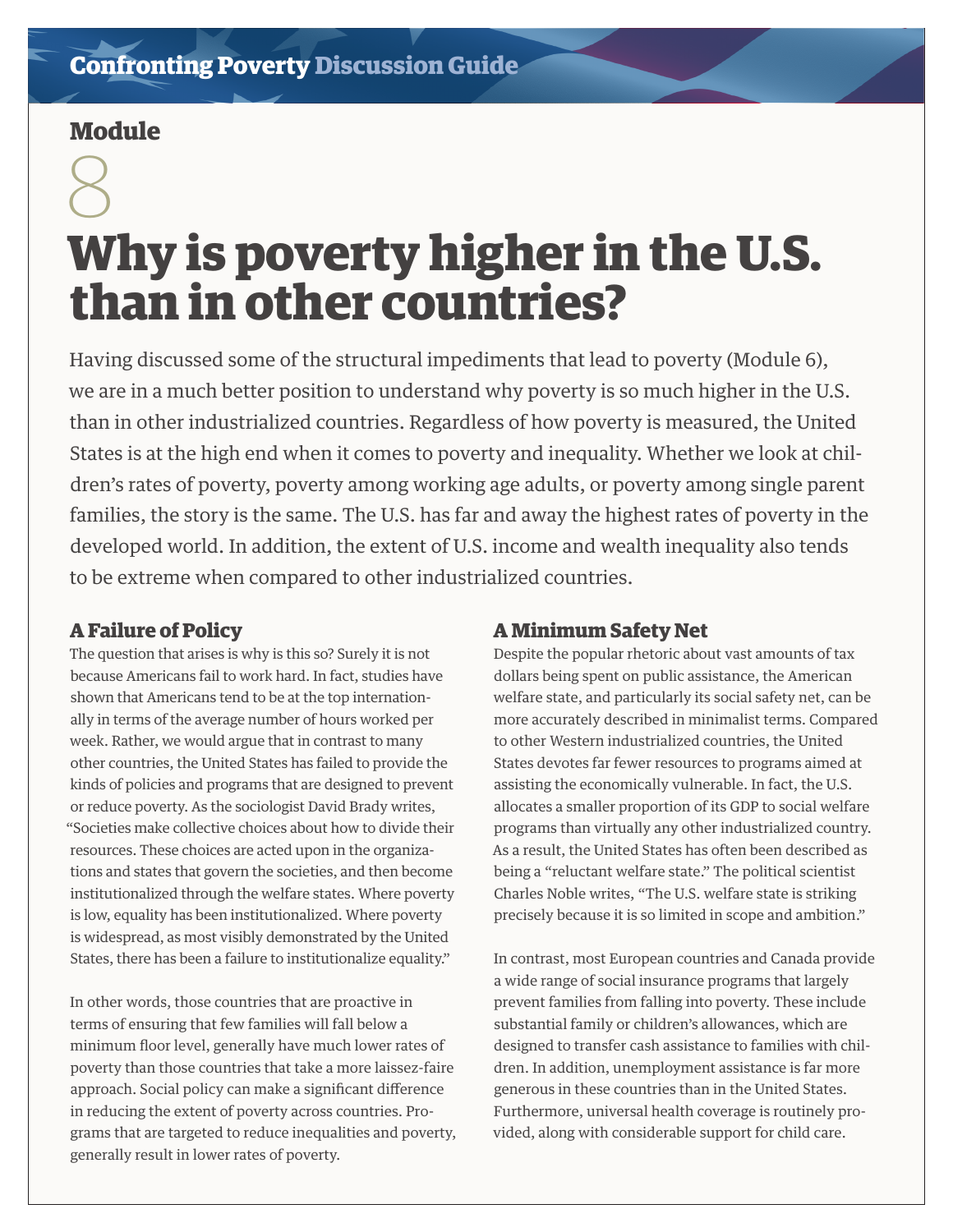The result of these social policy differences is that they substantially reduce the extent of poverty in Europe and Canada, while American social policy exerts only a small impact upon poverty reduction. As economist Rebecca Blank notes, "The national choice in the United States to provide relatively less generous transfers to low-income families has meant higher relative poverty rates in the country. While low-income families in the United States work more than in many other countries, they are not able to make up for lower governmental income support relative to their European counterparts."

An interesting question to discuss and consider is why the U.S. devotes so little of its resources towards combating poverty? Specifically, why does the political will to address poverty appear lacking? Does it have to do with our belief in rugged individualism? What about the fact that America is diverse in terms of race and ethnicity? How might this work against fighting poverty? Do the poor constitute an important political force? Why or why not? These and many other questions can be discussed and thought about in seeking to understand our public policy response to poverty. ★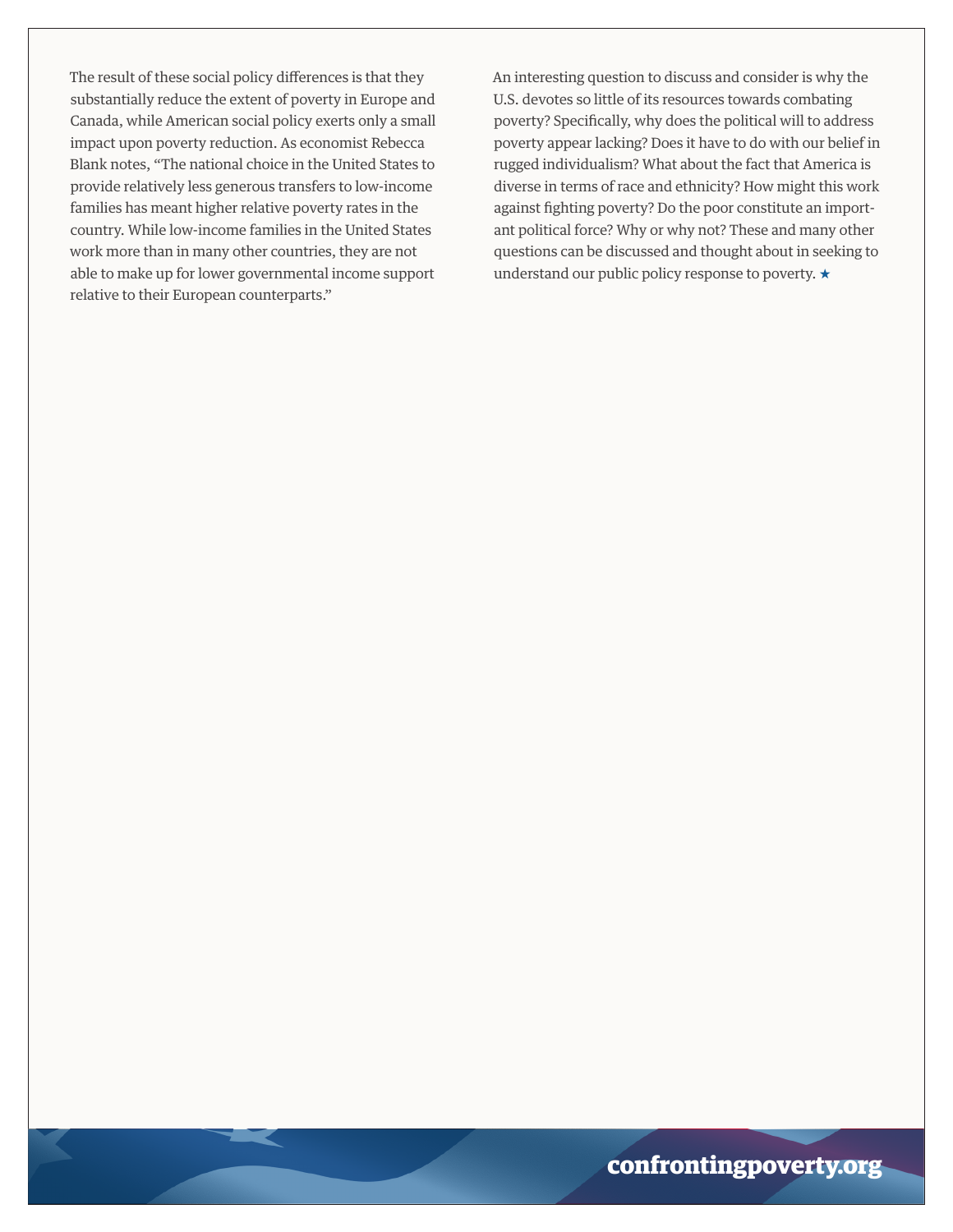# **Why is it important to reduce poverty?** 9

This is a vital question to address, and one that is often ignored. Obviously poverty exacts a heavy toll upon those who fall within its grasp. For example, one of the most consistent findings in epidemiology is that the quality of an individual's health is negatively affected by lower socioeconomic status, particularly impoverishment. Poverty is associated with a host of health risks, including elevated rates of heart disease, diabetes, hypertension, cancer, infant mortality, mental illness, undernutrition, lead poisoning, asthma, and dental problems.

#### **Shorter Life Expectancy**

The result is a death rate for the poverty-stricken between the ages of 25 and 64 that is approximately three times higher than that for the affluent within the same age range, and a life expectancy that is considerably shorter. For example, Americans in the top 5 percent of the income distribution can expect to live approximately 9 years longer than those in the bottom 10 percent. As health expert Nancy Leidenfrost writes in her review of the literature, "Health disparities between the poor and those with higher incomes are almost universal for all dimensions of health."

However, what we have failed to recognize is that poverty also places enormous economic, social, and psychological costs on the nonpoor as well. These costs affect us both individually and as a nation, although we have been slow to recognize them. Too often the attitude has been, "I don't see how I'm affected, so why worry about it?"

#### **Poverty Affects Us All**

Yet the issues that many Americans are in fact deeply concerned about, such as crime, access to and affordability of health care, race relations, and worker productivity, to name but a few, are directly affected and exacerbated by the condition of poverty. As a result, the general public winds up paying a heavy price for allowing poverty to walk in our midst. A report by the Children's Defense Fund on the costs of childhood poverty makes this strikingly clear,

*The children who suffer poverty's effects are not its only victims. When children do not succeed as adults, all of society pays the price: businesses are able to find fewer good workers, consumers pay more for their goods, hospitals and health insurers spend more treating preventable illnesses, teachers spend more time on remediation and special education, private citizens feel less safe on the streets, governors hire more prison guards, mayors must pay to shelter homeless families, judges must hear more criminal, domestic, and other cases, taxpayers pay for problems that could have been prevented, fire and medical workers must respond to emergencies that never should have happened, and funeral directors must bury children who never should have died.*

When we speak of homeland security, these are the issues that truly undermine us and our security as a nation.

#### **Quantifying the Costs**

There have been several attempts to quantify the cost of poverty in terms of a monetary amount. However, the ability to estimate the magnitude of the costs surrounding an issue such as poverty is exceedingly complex. Nevertheless, in one study conducted nearly 10 years ago, researchers calculated the costs of childhood poverty with respect to increased health care costs, increased costs in crime, and costs associated with reduced productivity and economic output. The authors estimated that the overall economic costs of childhood poverty in the U.S. totaled approximately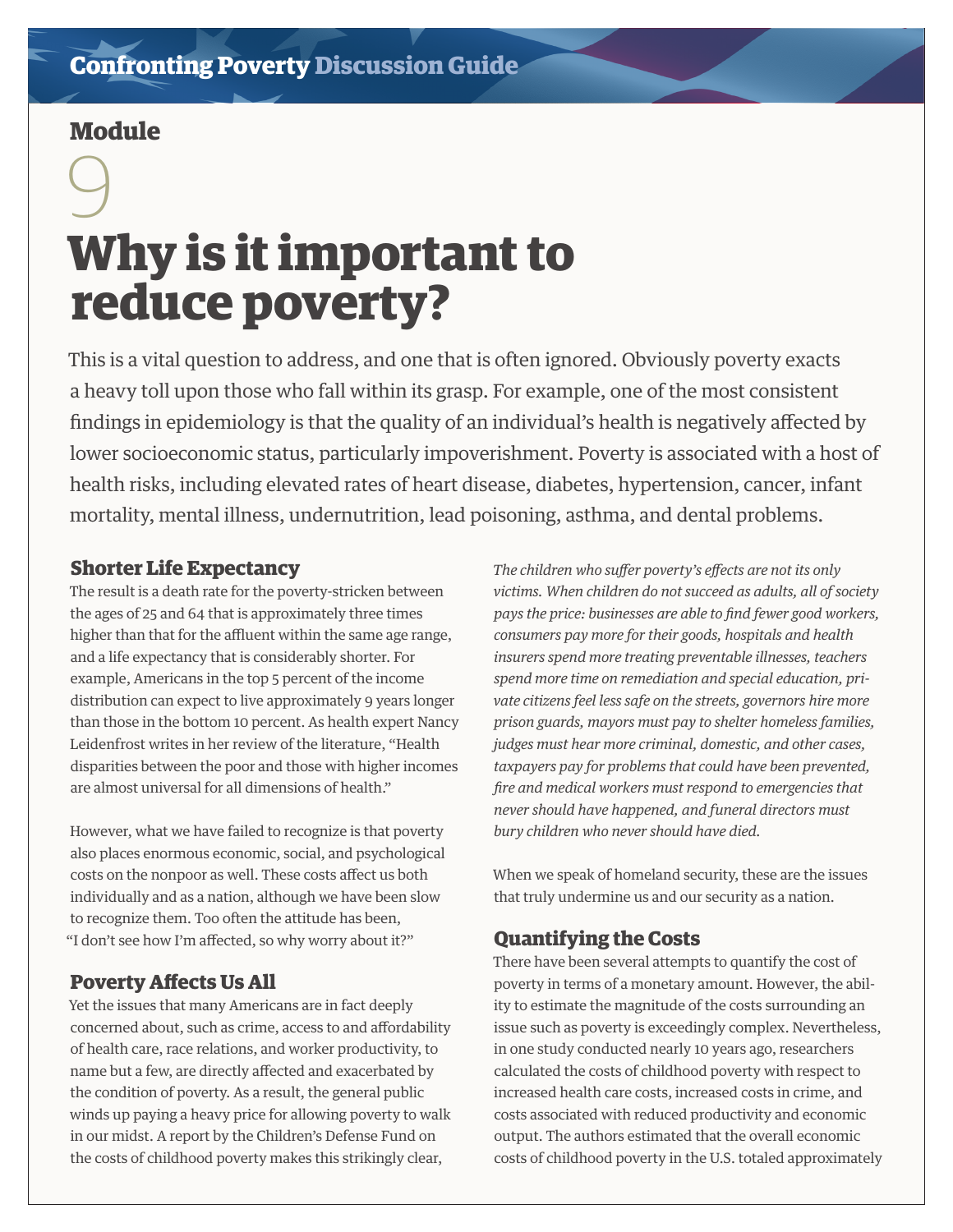500 billion dollars a year, or nearly 4 percent of the nation's annual gross domestic product or GDP. In a recent reanalysis of the costs of childhood poverty, we have put a revised annual price tag of just under 1 trillion dollars.

Suffice it to say that poverty exacts a high toll upon both the poor and the nonpoor in our country. In your thinking and discussions of poverty, what are some of the other reasons that may be important for reducing poverty? One line of thinking is to explore and consider the concepts of social justice and fairness with respect to poverty. Is the condition of poverty just? Why or why not? What about childhood poverty or poverty amongst the elderly? Is impoverishment among these groups fair? Should Americans who work full-time still be mired in poverty? Why or why not? There are many approaches to thinking about why reducing poverty is important. ★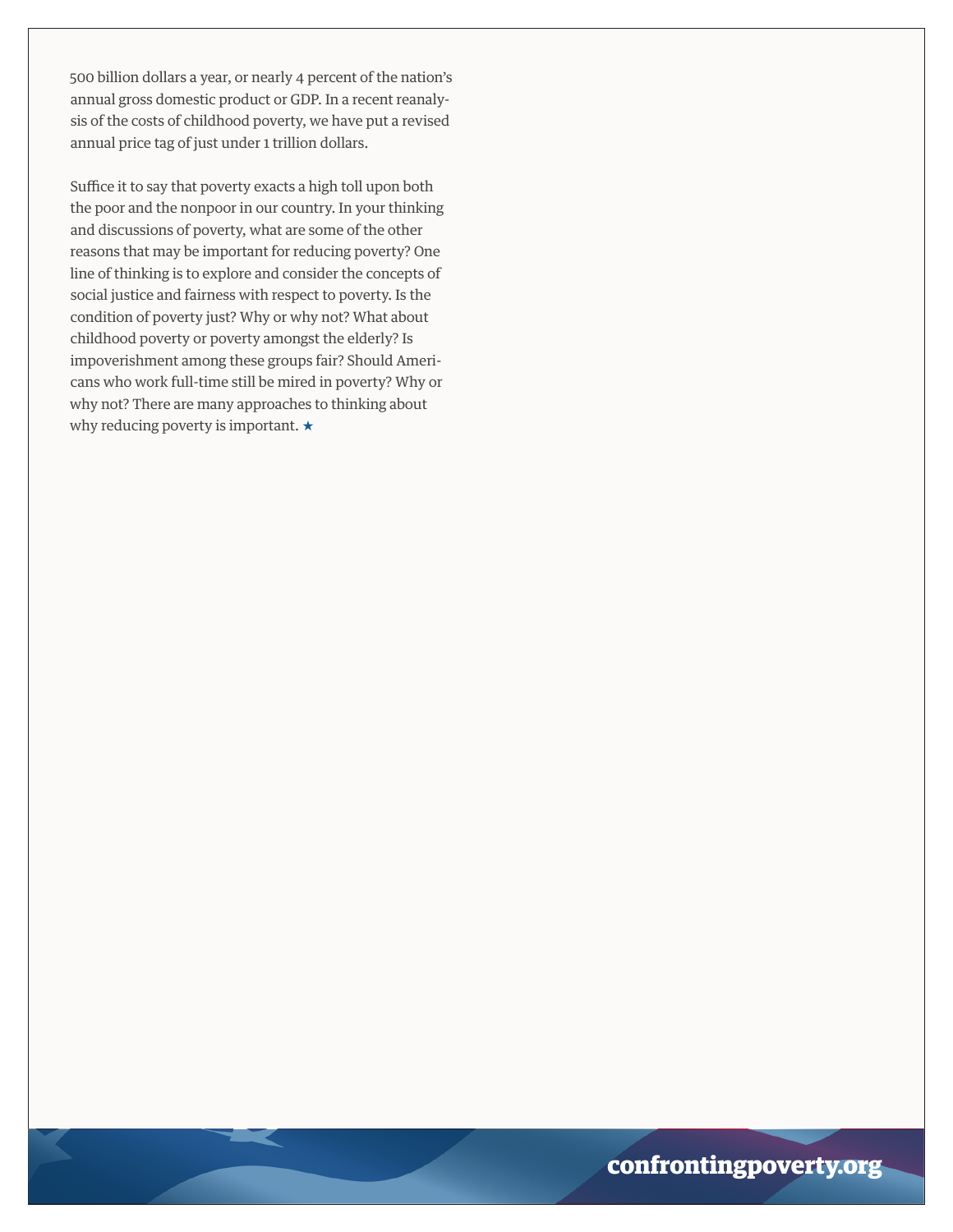# **What can be done to alleviate poverty?** 10

Our last module covers a topic that serves to conclude the discussion guide. In thinking about what can be done to alleviate poverty, there are at least two ways to address this question. The first is to take a look at what you as an individual can do to reduce your own chances of experiencing poverty. The second is to focus on what can we do as a nation to reduce the overall extent of poverty in this country.

### **Individual Strategies**

With respect to the first question, one thing that is absolutely clear from the research is that those with greater human capital (e.g., education, skills, training, etc.) tend to be more competitive in the labor market, and as a result, will run a lower risk of experiencing poverty. As we discussed in Module 5, this helps to explain why the five factors in the poverty risk calculator are so important. Individuals possessing more education, skills, and training are typically more competitive when it comes to landing higher paying jobs. Consequently, one way to reduce your individual chances of experiencing poverty is to increase your amount of human capital. By doing so, you will make yourself more attractive to employers, resulting in a reduced risk of unemployment or working at a lower paying job, which in turn results in a lower probability of poverty.

A second individual way for individuals to cope with poverty is by being financially prepared when economic shocks occur. As we have discussed in previous modules, during a prolonged stretch of time any number of economic ups and downs may occur to individuals and families. It is quite likely that at some point you may experience one or more of these setbacks. These could include losing a job, families splitting up, health emergencies, or other events that can lead to economic turmoil. When economic insecurity strikes, do you have enough savings and accumulated economic assets to carry you through such difficult times?

It turns out that many of us have had difficulty with respect to our savings behavior. For example, a recent study from the Federal Reserve found that 46 percent of Americans did not have enough money saved to cover a 400 dollar emergency expense. Other research has shown that a majority of the population do not have enough liquid assets to keep them above the poverty line for three months should they lose their main source of income.

Consequently, saving a portion of your paycheck can become an important insurance strategy for dealing with that rainy day. Putting aside a set amount of income each month results in some degree of economic security should the need arise.

### **Policy Strategies**

A second way to think about alleviating poverty is to examine what can be done on a policy level to reduce the number of households that are poor. To go back to our earlier musical chairs analogy (Module 6), how can we restructure the game such that there are more opportunities and supports for those who are playing the game?

There are at least four broad strategies that can be employed to reduce poverty on a national, state, and local level. First, there is a need to create enough adequately paying jobs that can support individuals and families above the poverty line. This includes initiatives such as raising the minimum wage to a living wage, increasing the Earned Income Tax Credit, and stimulating the creation of good quality jobs.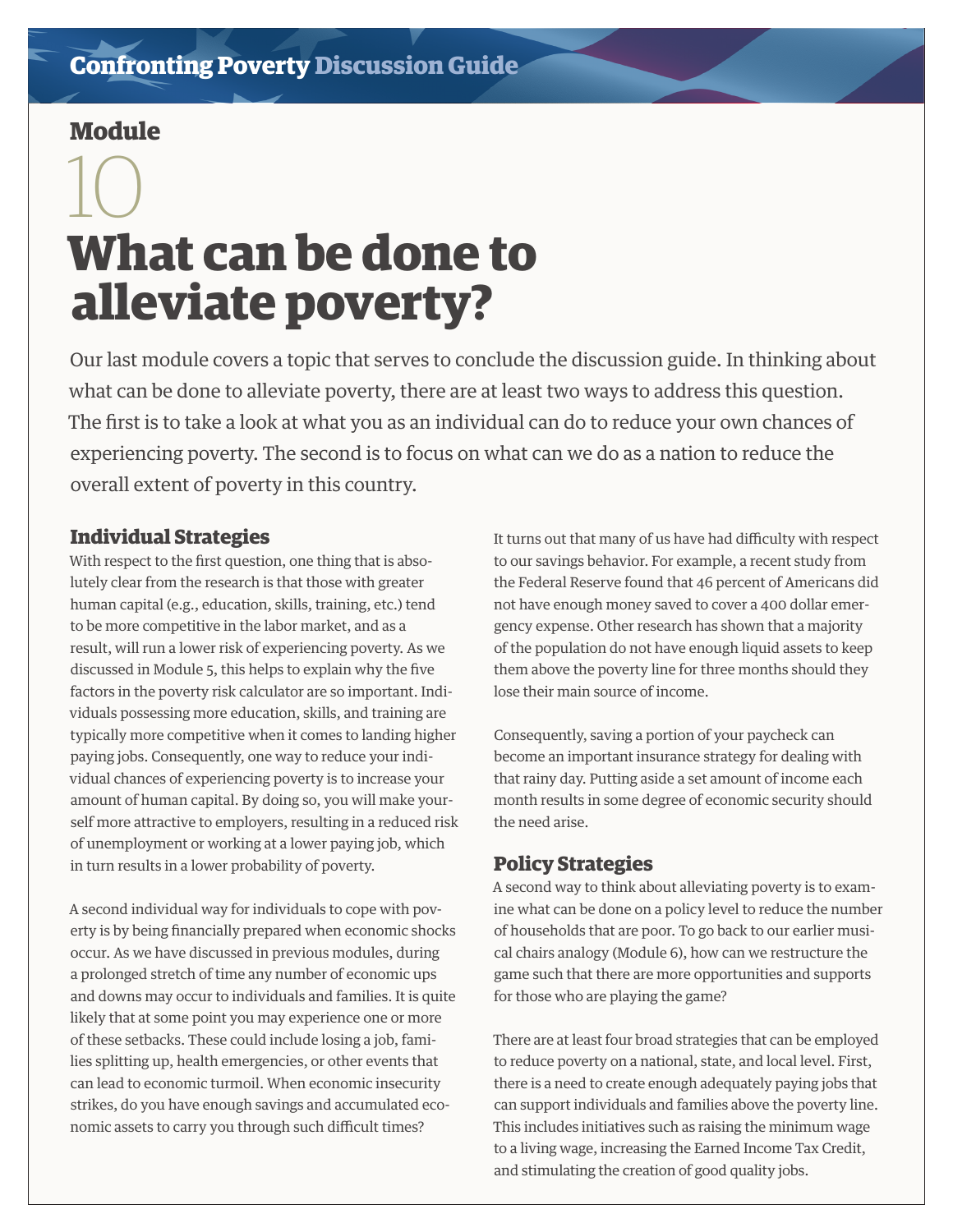Second, it is important to increase the accessibility of key social and public goods. These include quality education (both at the primary and secondary level, as well as at the post-secondary level), health care, affordable housing, and child care.

Third, policies that encourage the building of assets, particularly for those of modest means, is vital. Likewise, building the assets and resources of lower income communities is important.

Finally, providing a strong and effective social safety net is critical in addressing poverty on a national, state, or local level. This would include a range of programs and supports designed to allow families to get back on their feet when economic turmoil strikes.

Can you think of other policies and strategies that would be effective in reducing the overall U.S. rates of poverty? What about individual behaviors and actions that might reduce the risk of poverty? ★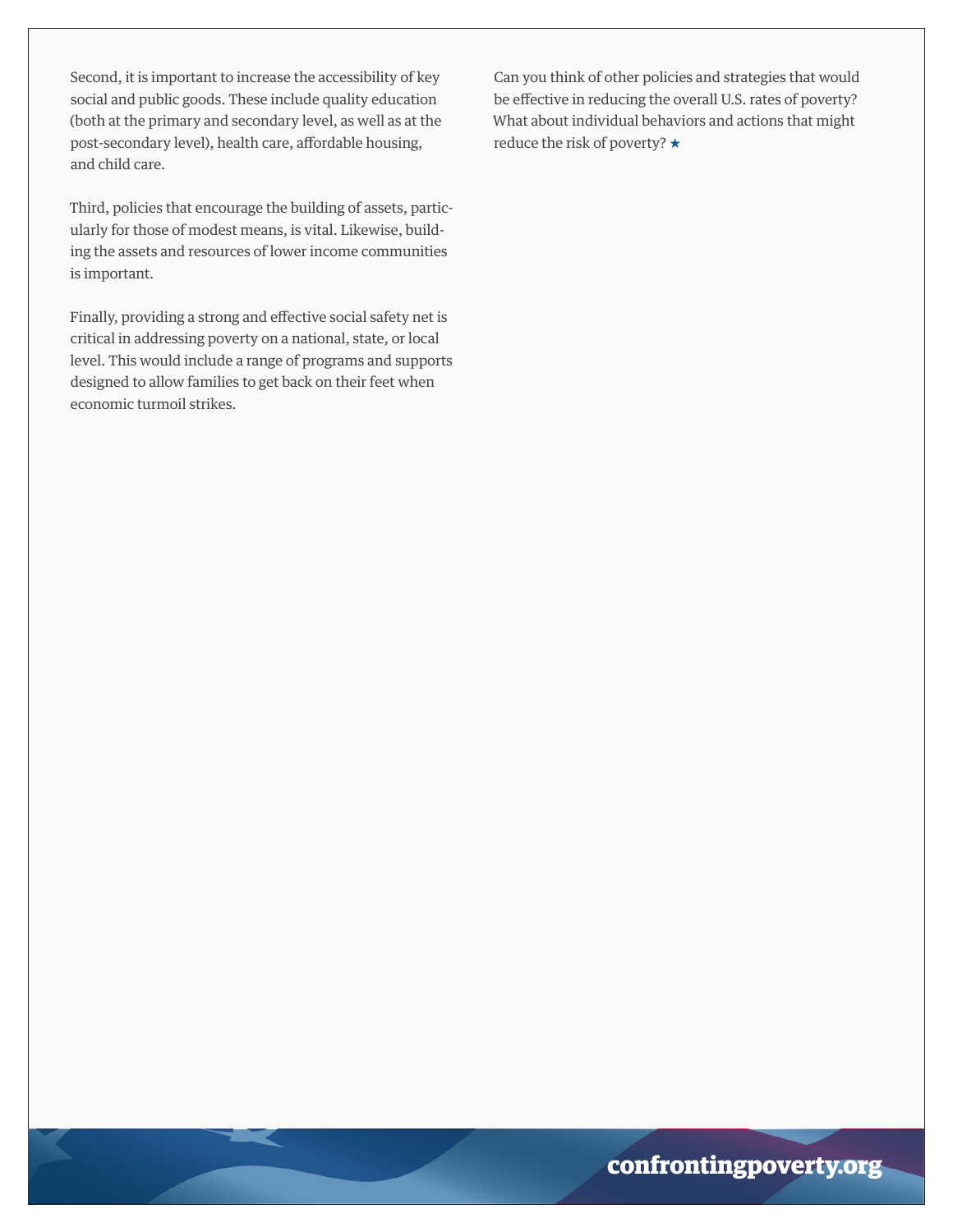# **What is the moral ground to view poverty?** 11

Many of the myths that we have been examining throughout these modules are connected to the prevailing tendency to perceive poverty as individual failure and inadequacy. If one believes that poverty is the result of a lack of effort and individual failing, than the poor have no one to blame but themselves. In the United States, poverty is typically seen as the fault of the individual, that individuals are largely to blame for their situation, and consequently, the rest of society bears little responsibility for their plight. The result is a general acceptance of the status quo of high poverty, and a lack of initiative to address it. In other words, it is somebody else's problem and responsibility, not mine.

One of the pernicious results of this myth is that it provides a comfortable justification for doing nothing to address poverty. If poverty is the result of individual inadequacies, and if the blame for poverty falls squarely on the shoulders of the poor, then we may actually harm the poor by attempting to help them. Such as been the logic of policy makers on the right who have claimed that government is not the solution, government is the problem.

The myth of understanding poverty through the lens of individual blame is therefore one that is both pervasive and powerful. It is the lynchpin that much of our social policy towards the poor has rested upon.

#### **Poverty As a Grievous Injustice**

In sharp contrast to the perspective of blame, we argue that poverty represents an injustice of a substantial magnitude. Severe deprivation and hardship have been documented in countless studies—not to mention millions of human lives. And as argued in earlier modules, a large portion of this poverty is the result of failings at the structural rather than the individual level, which places much of the responsibility for poverty beyond that of the individual.

However, what makes poverty particularly grievous, is the stark contrast between the wealth, abundance, and resources of America on the one hand, and its levels of destitution on the other. Something is seriously wrong when we find that in a country with the most abundant resources in the world, there are children without enough to eat, families who can not afford health care, and people who are sleeping on the streets for lack of shelter.

It should also be noted that the gap between extreme prosperity and economic vulnerability has never been wider. The venerable economist, Paul Samuelson, writing in the first edition of his introductory economics textbook in 1948, observed that if we were to make an income pyramid out of a child's play blocks, with each layer representing \$1,000 of income, the peak would be somewhat higher than the Eiffel Tower, but almost all of us would be within a yard or so of the ground. By the time of Samuelson's 2001 edition of the textbook, most of us would still be within a yard or two of the ground, but the Eiffel Tower would now have to be replaced with Mount Everest to represent those at the top.

Or take what has happened with respect to the distance between the average worker's salary and the average CEO's salary. In 1980, the average CEO of a major corporation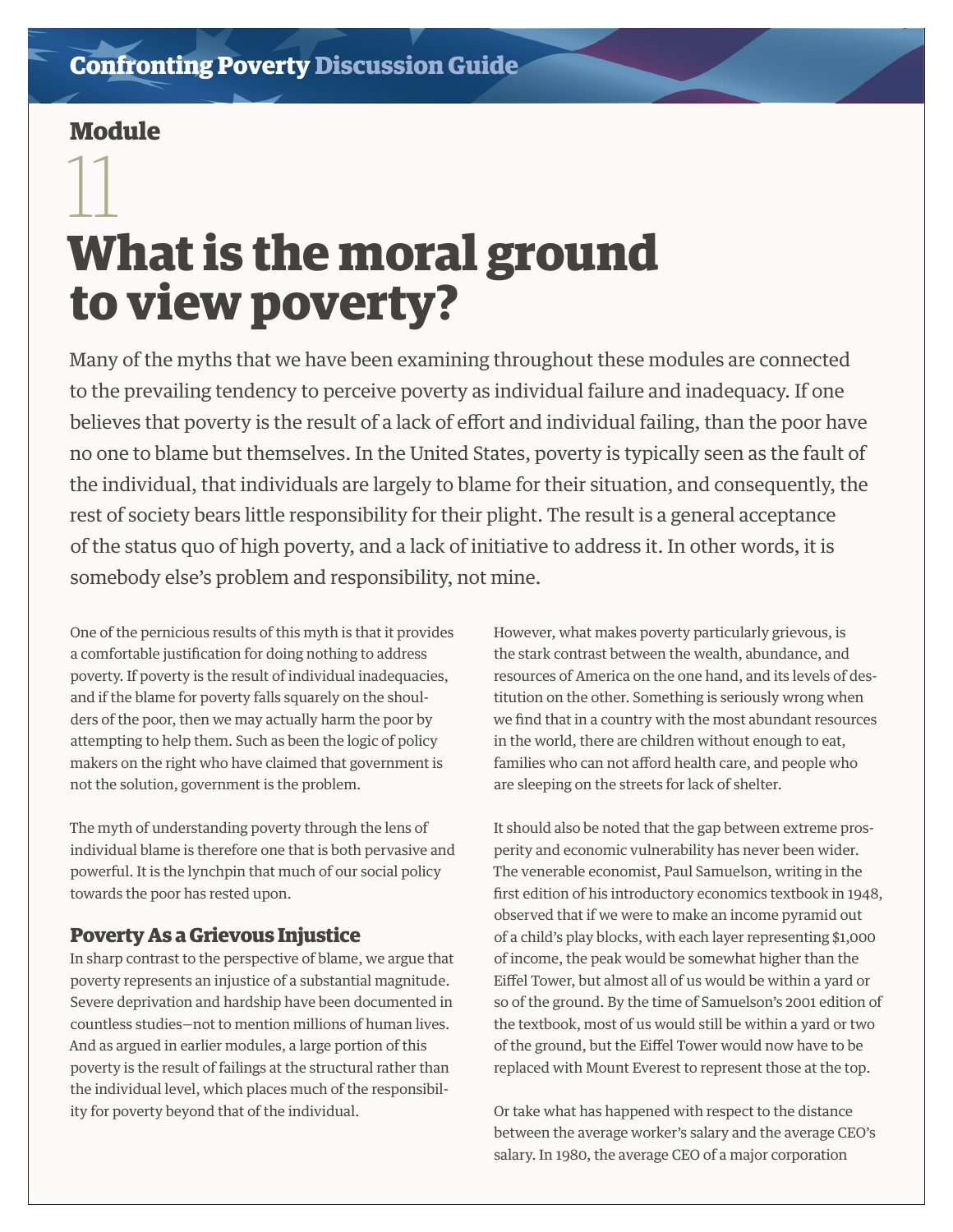earned 42 times that of the average worker's pay. Today it is well over 350 times. Adding insult to injury, during the past 40 years, an increasing number of companies have demanded concessions from their workers, including pay cuts and the elimination of health benefits in order to keep their labor costs down, while those at the top have prospered beyond any sense of decency.

Patterns of wealth accumulation have become even more skewed. Today in America, we find that the top one percent of the U.S. population currently own 46 percent of the entire financial wealth in the country, while the bottom 60 percent of Americans are in possession of less than 1 percent of the country's financial wealth. And while all of these trends have been happening, our social policies have continued to give more to the well to do and less to the economically vulnerable, with the argument that these policies have been helping all Americans.

A new way of thinking recognizes this as a moral outrage. Injustice, rather than blame, becomes the moral compass on which to view poverty amidst abundance. This type of injustice constitutes a strong impetus for change. It signals that a wrong is being committed that cries out for a remedy. A shift in thinking recognizes this and is premised upon the idea that social change is essential in addressing the injustices of poverty.

This is in sharp contrast with the old way of thinking, in which the moral focus is upon individual blame. This has had the effect of simply reinforcing the status quo of doing little, resulting in continued rates of elevated poverty. The perspective of injustice allows us to actively engage and confront poverty, rather than comfortably settling for the status quo of widespread impoverishment.

Martin Luther King summed this up well with the following passage from his final book, *Where Do We Go from Here: Chaos or Community?* He wrote,

A true revolution of value will soon cause us to question the fairness and justice of many of our past and present policies. We are called to play the Good Samaritan on life's roadside; but that will be only an initial act. One day the whole Jericho road must be transformed so that men and women will not be beaten and robbed as they make their journey through life. True compassion is more than flinging a coin to a beggar; it understands that an edifice which produces beggars needs restructuring. A true revolution of values will soon look uneasily on the glaring contrast of poverty and wealth.

Such a revolution of values must begin with a fundamental shift in how American society understands, and ultimately acts toward the issue of poverty. ★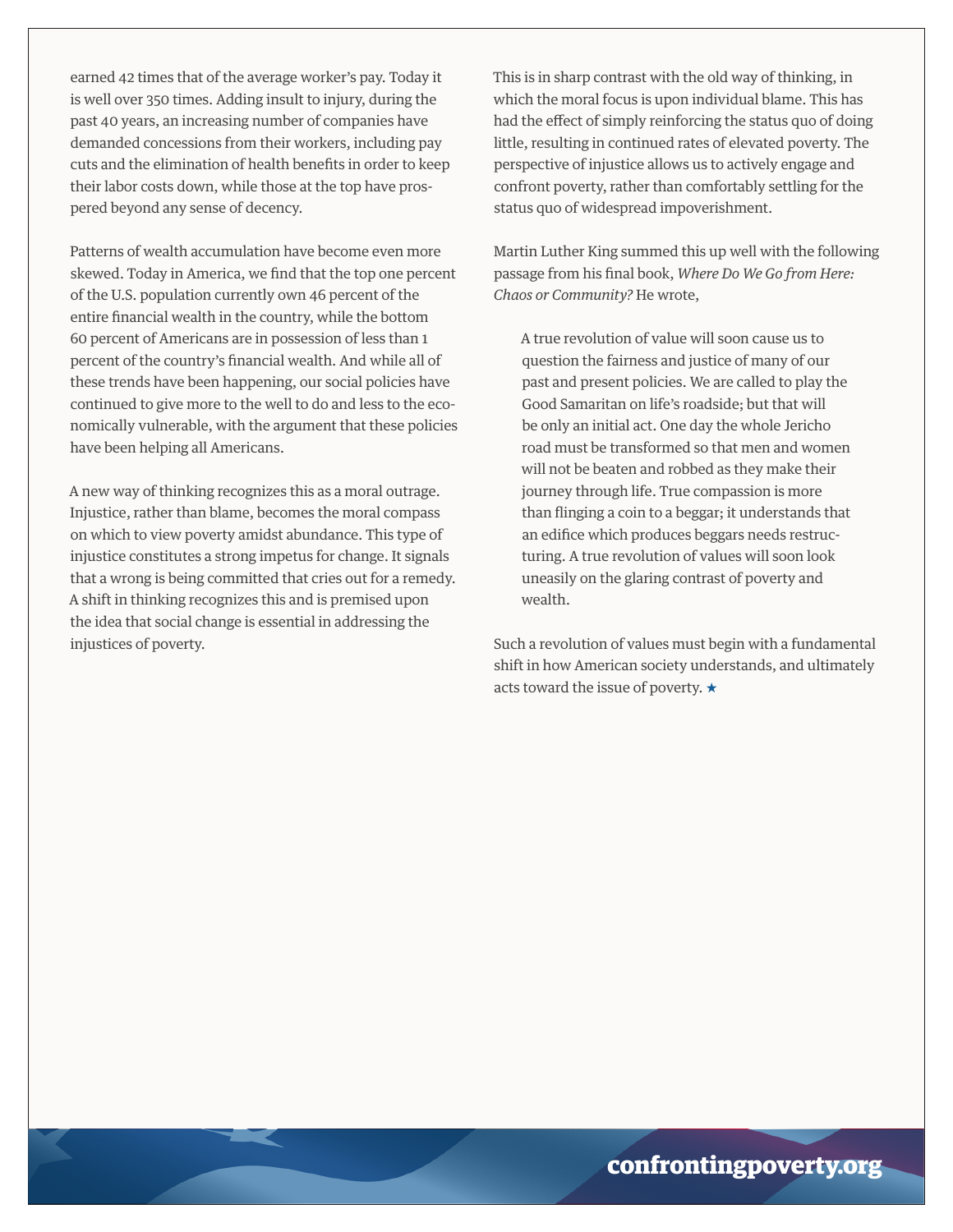# 12

# **How can change be created?**

Our final module explores how do we as a society, and how do we as individuals, create the kinds of social change that will allow us to effectively understand and alleviate poverty? We should start by noting that during the past 10 years there has been a growing awareness and concern regarding the issue of economic inequality broadly defined. Beginning with the Occupy movement in 2011 and 2012, considerable discussion has taken place around the concept of the 1 and 99 percent. This rising tide of inequality discourse has also washed into mainstream political debates across the country. Presidential candidates on the progressive side of the aisle routinely discuss the alarming trend of growing income and wealth inequality in the United States.

The Black Lives Matter movement has cast a further spotlight upon racial inequality in the United States, while the Fight for \$15 has been garnering support for lifting the wages of fast food workers. In addition, cities and states around the country have been raising their minimum wages in recognition of the need to assist those in low paying jobs

So the good news with respect to changing the country's understanding of poverty and inequality is that we have made a solid start in the last 10 years. There is a growing recognition that poverty and inequality are problems rooted at the structural or policy level, rather than solely at the individual level. As such, there is a push to consider more fundamental change in our policy approaches to solving poverty. Nevertheless, there are many miles to go before such a realization becomes a consensus. How might we move further in such a direction?

#### **Raising Awareness and Connections**

One key factor to shifting the status quo is for more people to feel a personal connection to the issue of poverty. This has been true for many, if not most, social movements in the past. To take but one example, the rise and growing support of the environmental movement over the past 50 years has been based upon the realization that we all have a personal stake in the health and well-being of the planet.

Furthermore, we have come to recognize that in one way or another we all impact and are impacted by the environment. It has become painfully clear that each of us has a serious stake in halting both the acceleration of climate change and the degradation of our planet.

Such is the case with poverty. As we hopefully demonstrate throughout this website, poverty is an issue that in one way or another, affects us all. In addition, more Americans are feeling a sense of economic insecurity. Yet they may not be aware of the source of this insecurity. Consequently, there is a need to raise an awareness regarding the connections that each of us have to the issue. How might we accomplish this?

Social media provides a particularly powerful outlet for getting the word out regarding social issues and problems. The #MeToo movement is a prime example of how social media has been used effectively in order to spread awareness, experiences, and action toward sexual harassment and assault. The use of social media can also be harnessed to get the word out regarding the impact of poverty.

Beyond being active on social media, there are many other ways for us to begin to take action in confronting poverty and creating change. For example, we can continue to learn